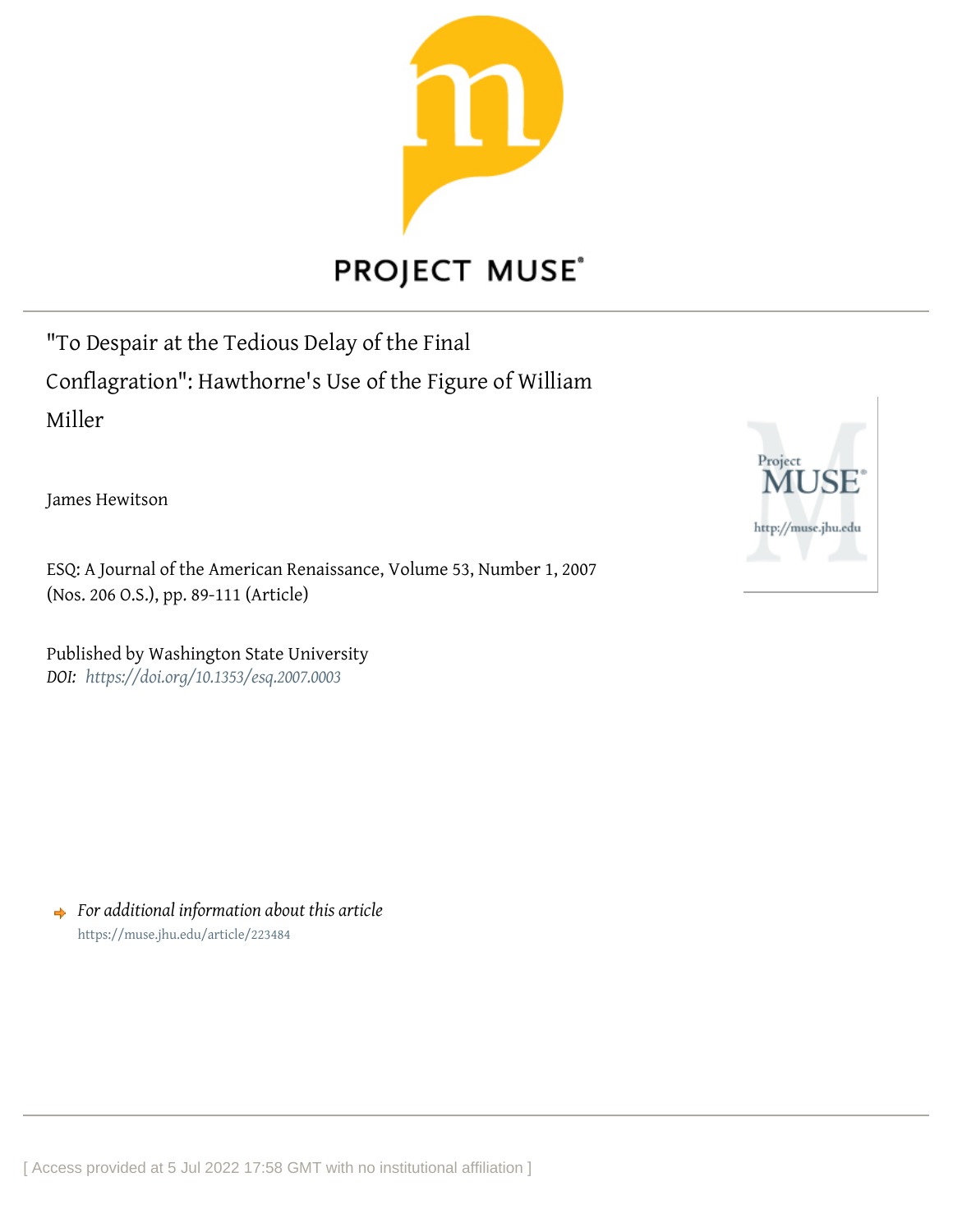"To Despair at the Tedious Delay of the Final Conflagration": Hawthorne's Use of the Figure of William Miller

james hewitson

Of the figures who emerged from the Second Great Awakening, William Miller arguably produced the greatest immediate sensation. In 1831, convinced that the Second Coming was imminent, he began a strenuous preaching and writing career, reaching as many as five hundred thousand people and creating an interdenominational movement. The end of the world, Miller predicted, would occur sometime between 21 October 1843 and 21 March 1844; the final date was later amended to 22 October 1844, at which point tens of thousands of Millerites gathered on hilltops, waiting for the heavens to open and Judgment Day to begin.<sup>1</sup>

Nathaniel Hawthorne was, of course, far from being tempted toward millennial expectations of this kind. In a humorous letter to Horatio Bridge, he used the Millerite apocalypse as an image of the sort of disaster that should be visited on the nation as punishment for its negligent business practices, writing that "the system of slack payments in this country is most abominable, and ought of itself to bring upon us the destruction foretold by Father Miller."2 For him it became part of the jeremiadic tradition of affliction for transgression—that is to say, as calamity, not as spiritual fulfillment.3 Hawthorne, however,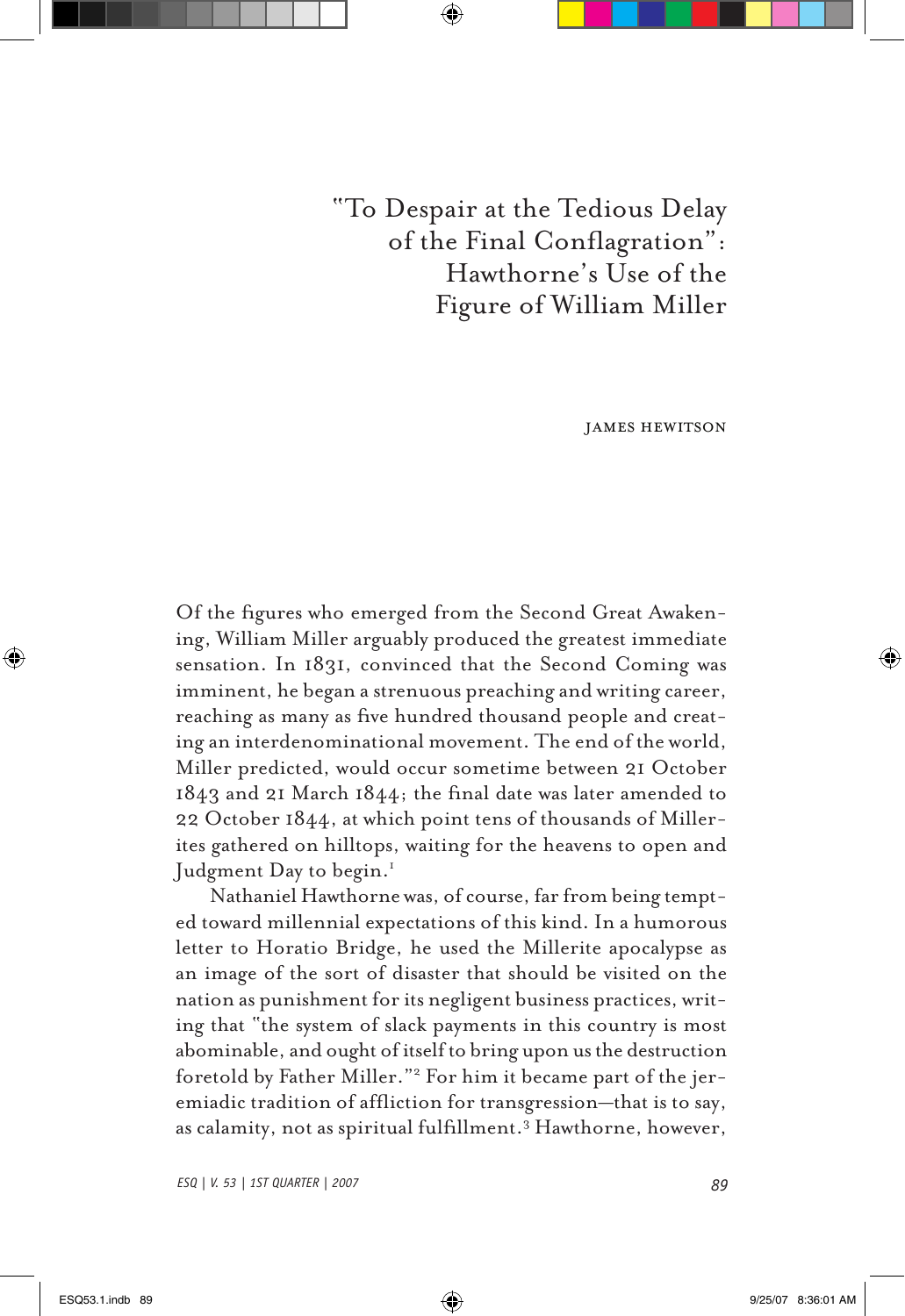

*"The salamander safe. A Millerite preparing for the 23rd of April." Lithograph by Thomas Sinclair, Pennsylvania, 2 March 1843.*  Courtesy of the Library of Congress, Prints and Photographs Division, LC-USZ62-23784.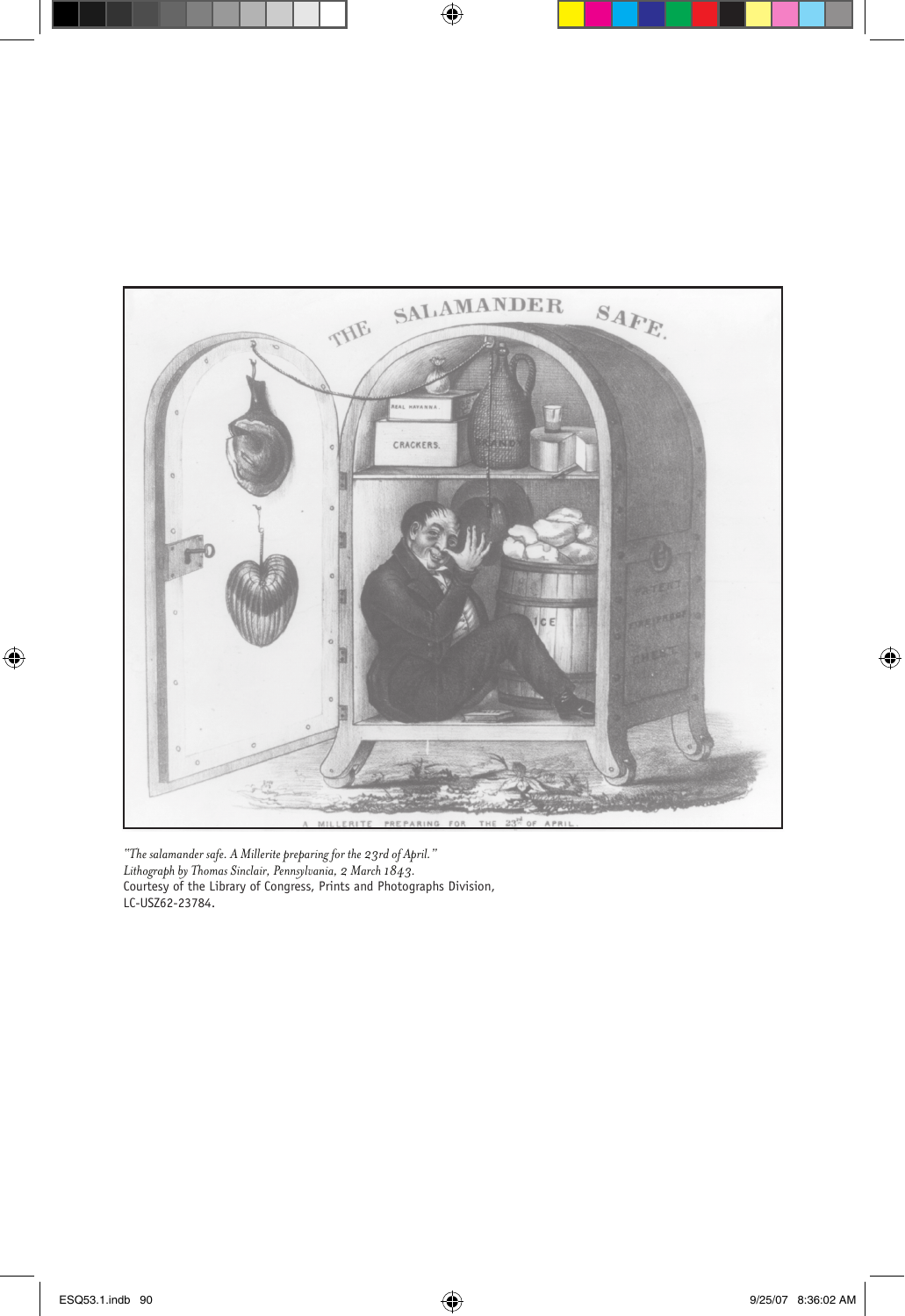was not insensitive to the peculiarities of Miller's theories or the opportunities they offered him to clarify and articulate his own opposition to antebellum reformism in general. He referred or alluded to Miller in four stories: "The Hall of Fantasy," "Earth's Holocaust," "The New Adam and Eve," and "The Christmas Banquet." These stories were initially published separately, between 1843 and 1844, and then collected in his *Mosses from an Old Manse* (1846): taken together, they constitute an analysis of the Millerite movement and part of the process through which Hawthorne addresses what he terms in the introductory "Old Manse" essay a period of "morbid activity," in which the seeming discovery of new truths and the possibility of radical social transformation "tormented" individuals with "visions" and "old delusions" (CE, 10:29).<sup>4</sup> Through these depictions, Hawthorne uses the figure of Miller to mount a complex attack on the idea of reform. First, to reprove reformers who attempt amelioration through secular measures, he exploits the disjunction Miller poses between the earthly and divine worlds, as well as Miller's insistence on supernatural salvation as the only true source of deliverance from social evils. At the same time, Hawthorne uses Miller's disappointment following the failure of his predictions to represent the reform impulse itself as based on a profound antipathy to humanity in general. To this end, the Millerite movement is identified with a sense of doctrinaire intolerance and propensity to violence that becomes fundamental to Hawthorne's critique of antebellum progressivism: the sheer devastation required by Miller's vision of the imminent Second Coming is made illustrative of the fundamental destructiveness of all organized efforts to ameliorate social ills, implying both that such destruction is inherent to the nature of systematic reform and that it is ultimately futile. The overly theoretical, socially disruptive aspects of Millerite theory, moreover, contribute to Hawthorne's evolving sense of the reformer figure and reach final expression in his delineation of Hollingsworth in *The Blithedale Romance*.

William Miller was one of the first prominent premillennialists in American culture, and his eschatology differed starkly from the postmillennialism that dominated American religious discourse from the mid–eighteenth to early nineteenth cen-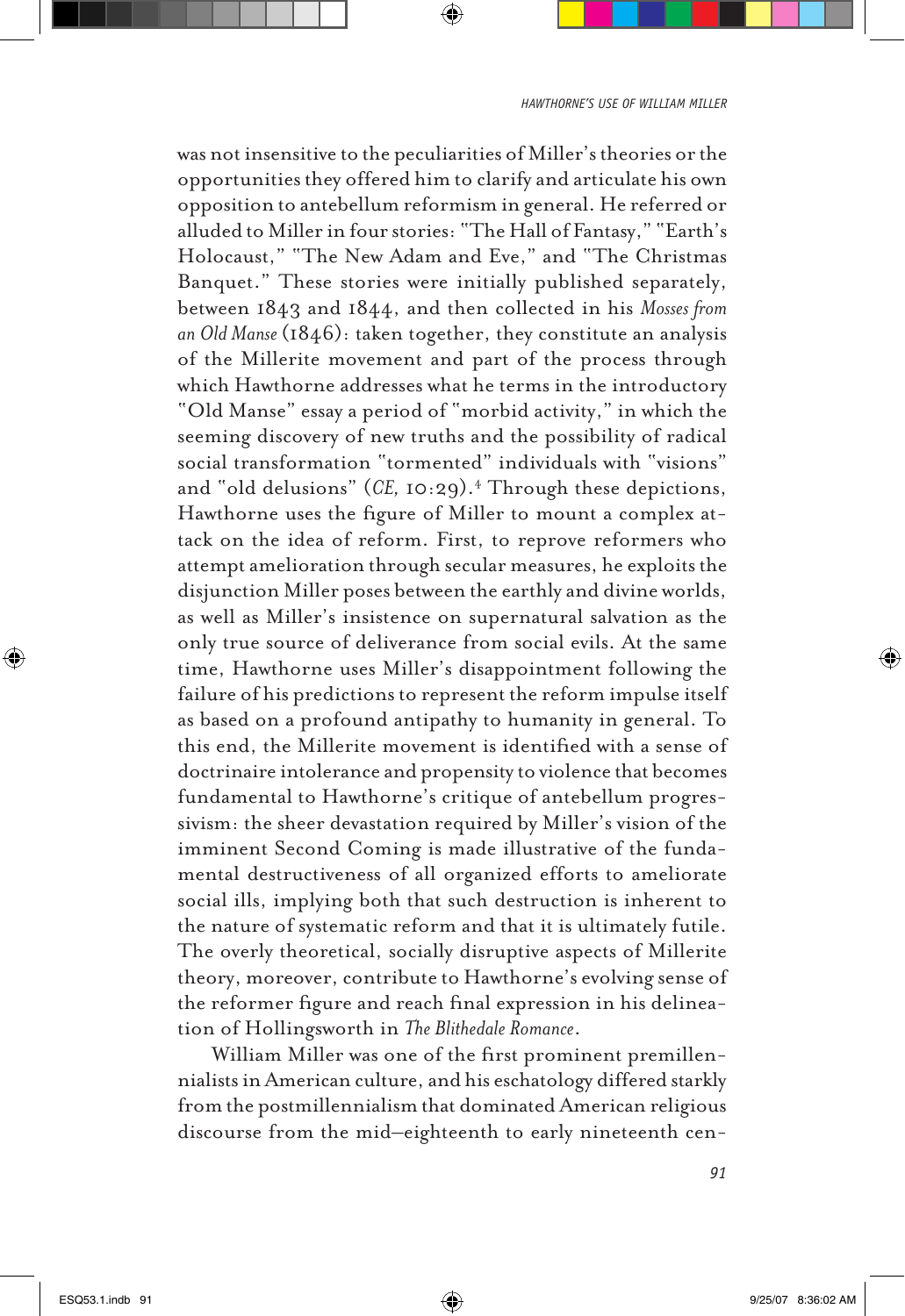turies. In the case of postmillennialism, the millennium was expected to occur prior to the Second Coming as a result of the Holy Spirit acting upon humanity and bringing it to conformity with God. This millennium would occur within the context of human history, as a period of profound piety during which the Church would thrive. Because postmillennialism supposed that this period was to precede Christ's Second Coming, adherents sought to create a just society dedicated to the promulgation of virtue. As a paradigm for understanding history, postmillennialism made possible a synthesis between the apocalyptic scenario described in Revelation and faith in humanity's capacity for moral and material progress. It proved a means of uniting disparate groups behind a common belief in the general amelioration of society, in which the Spirit manifested itself gradually through human initiatives. For much of the late eighteenth and early nineteenth centuries, postmillennialism constituted received doctrine in orthodox Protestant churches and provided impetus for a wide range of social initiatives, including education and prohibition, the suffragette and peace movements, and legal and health reforms, as well as facilitating various scientific and technological discoveries.5

In contrast, Millerites removed the millennium from the context of historical fulfillment altogether. As William Miller explained in a letter to Joseph Atwood, the millennium was to be brought about through the literal Second Coming of Christ:

> And you may depend upon it my friends, that Jesus will come . . . in the year 1843 or before; in that year the prophecies will be completed the dead Saints or bodies will rise, those children of God who are alive then, will be changed, and caught up to meet the Lord in the air, where they will be Married to him. The World and all the Wicked will be burnt up, (not annihilated) and then Christ will descend and reign personally with his Saints; and at the end of the 1000 Years the wicked will be raised, judged and sent to everlasting punishment. (this is the second Death) [*sic*].6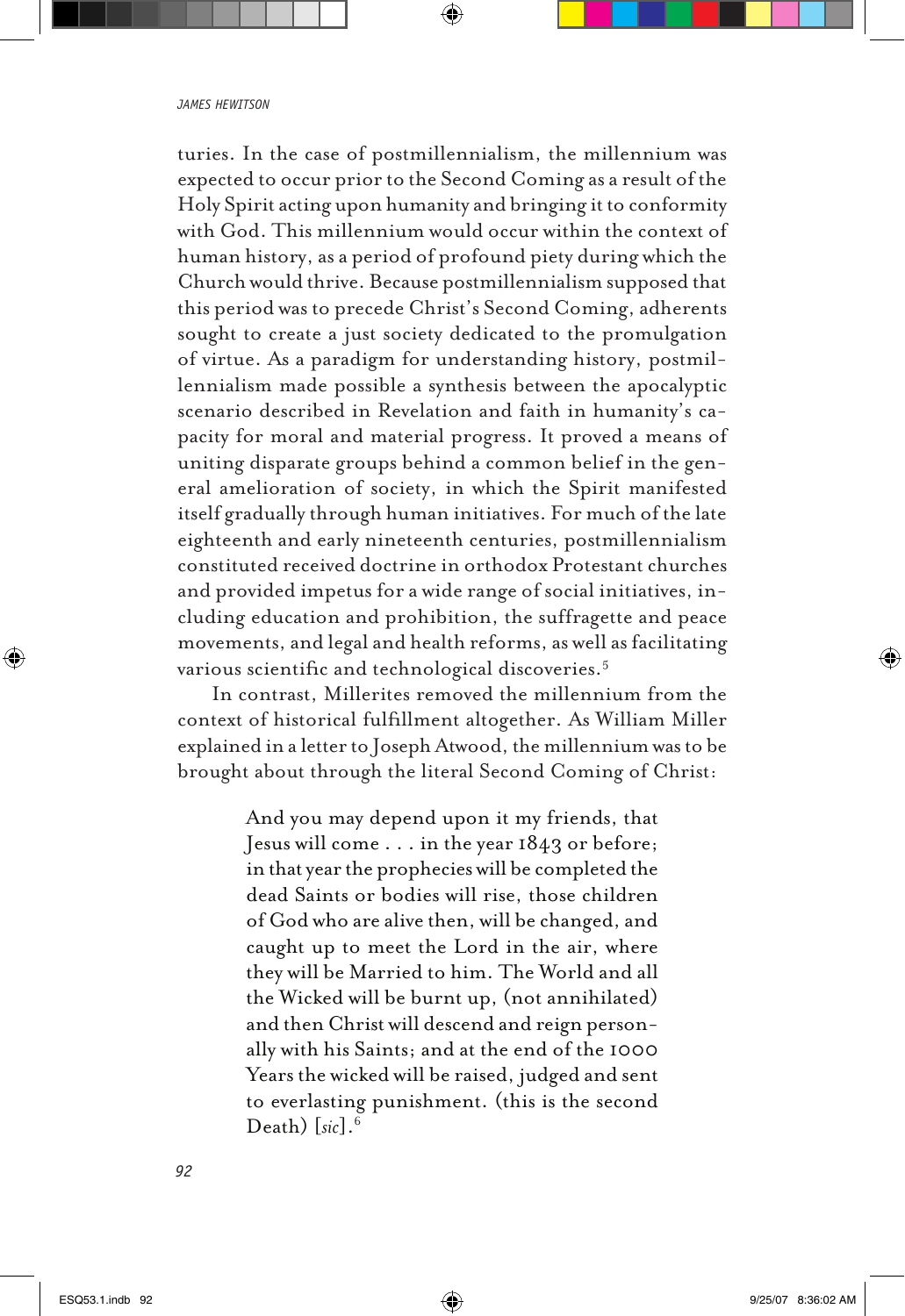In this formulation, the New Jerusalem was to follow, not from divinely inspired human initiatives, but from supernatural intervention, whereby Christ would personally establish his kingdom.

While Miller's idea that the Second Coming would usher in the millennium was not new, the manner in which he saw divine chronology intersecting with human history was.7 He argued that this chronology would follow timetables established in the books of Daniel, Leviticus, Jeremiah, Ezekiel, and Revelation. Miller based his elaborate calculations upon the familiar dayyear formula, in which a prophetic day is understood to mean a year in human chronology and a prophetic year to consist of 360 days (erroneously believed to be the length of a year in the Jewish calendar). Relying on Leviticus 26, in which God threatens to punish Israel seven times for its sins, Miller interpreted the phrase "seven times" to mean 7 prophetic years. Accordingly, he argued that this passage implied that God's punishment of his people would last for 7 prophetic years, or 2,520 prophetic days or 2,520 human years. This period further divided into two sections: in the first half God's people were under the dominion of "literal Babylon," or the kings of the earth; the second half—the "time, times and a half" prophesied in Daniel 12:7, which for Miller denoted  $3\frac{1}{2}$  prophetic years or 1,260 actual years—was to be the domain of "mystical Babylon," which Miller interpreted as the Catholic Church. Miller asserted that this whole period began with the Babylonian captivity, which he dated as commencing in 670 bc and concluding with the Resurrection and Judgment, which would thus take place between 21 March 1843 and 21 March 1844.<sup>8</sup>

Through his construction of this narrative, Miller transformed the Bible into a series of interconnected and coded prophecies, each of which pertained to Christ's Second Advent. From this perspective, the Bible as a whole became a coded communication, and the date of the Second Coming the secret meaning that, when discovered, unlocked the text to reveal a level of perfect coherence. For many of Miller's followers, belief in the chronology leading to this event became a necessary doctrine of Christian faith. Charles Fitch, for example, defined Babylon as consisting of all those who did not believe in and look for the personal return of Christ: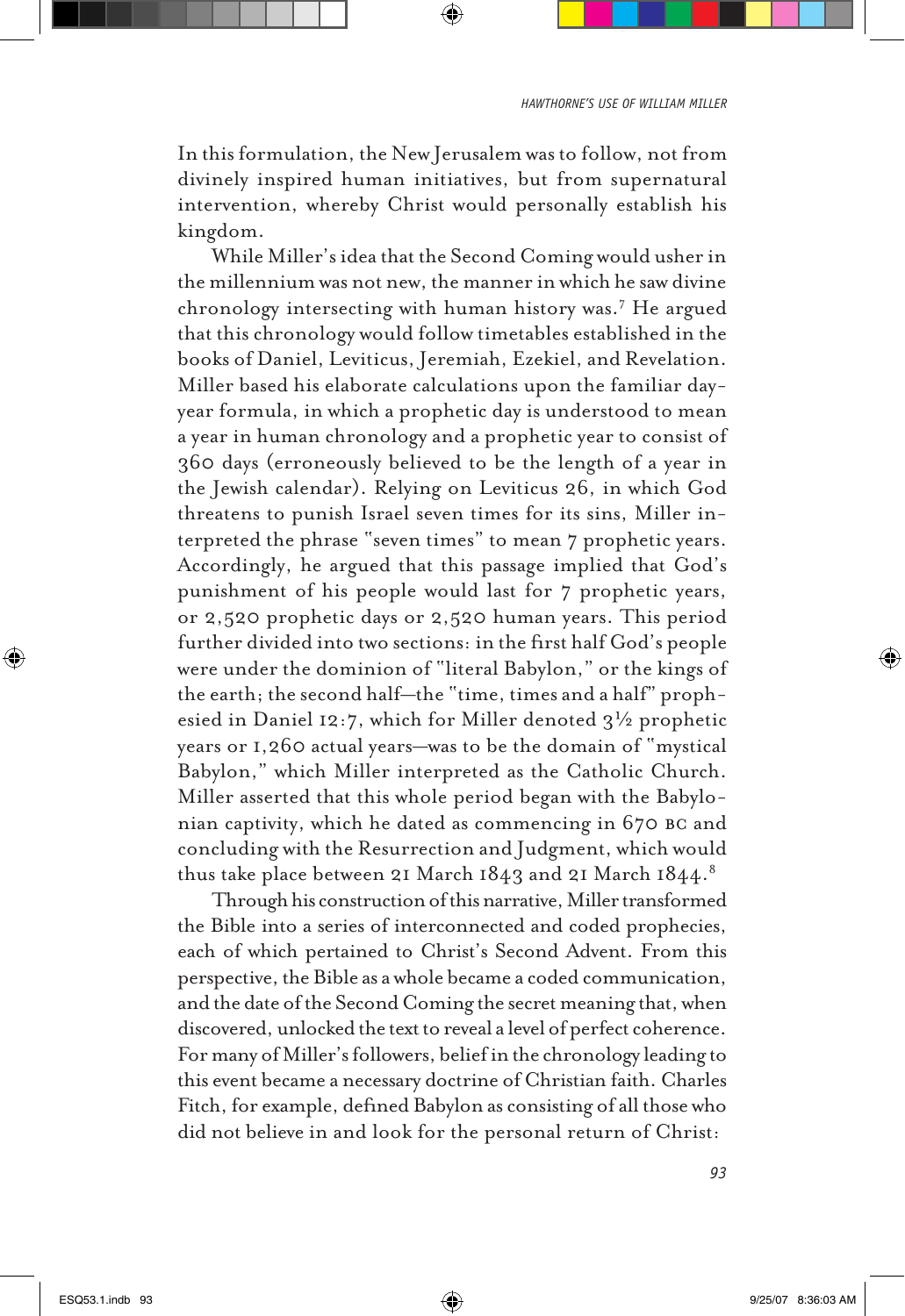The sound scriptural doctrine of the personal reign of Christ on David's throne cannot now be endured [by the Protestant Church], and hence the teachers which the various sects have been heaping to themselves have turned away their ears to the groundless fable of a spiritual reign of Christ, during what is called a temporal millennium, when they expect the world to be converted; and each sect is expecting at that time to have the predominant influence.9

Because Miller approached the millennium from the perspective of a revealed chronology, he effectively removed it from the context of historical causality. Although he often referred to such historical events as the rise of the Papacy and the onset of the French Revolution to buttress his arguments, these events were reduced to signifiers, meaningful only insofar as they fulfilled prophecy. From this vantage point, history ceases to function as a redemptive process. In his *Evidence from Scripture and History for the Second Coming of Christ*, for example, Miller discusses the extensive missionary work and general increase in religious fervor occurring in the mid–nineteenth century. For him, however, this activity is significant primarily because it confirms Matthew 24:14, Daniel 12:1, and Revelation 10:1–6, which represent such an outpouring as anticipating the end—"a clear and visible sign, that the coming of the Lord draweth nigh."10 God's work of redemption ceases to have any organic relationship to the approach of the millennium. Instead, the prophetic history remains a distinct narrative that only intersects with human history in order to eradicate it.

Hawthorne's most sustained discussion of Miller appears in the story "The Hall of Fantasy." In this text the narrator travels to the world of fantasy, which is inhabited by numerous social theorists who propose a series of improbable reforms intended to inaugurate a new age on earth.<sup>11</sup> After hearing several such proponents elaborate their schemes, he comes to William Miller, also an inhabitant of the hall, who is, the narrator's guide observes, advocating "one theory, that swallows up and annihilates all others." That theory, of course, is "the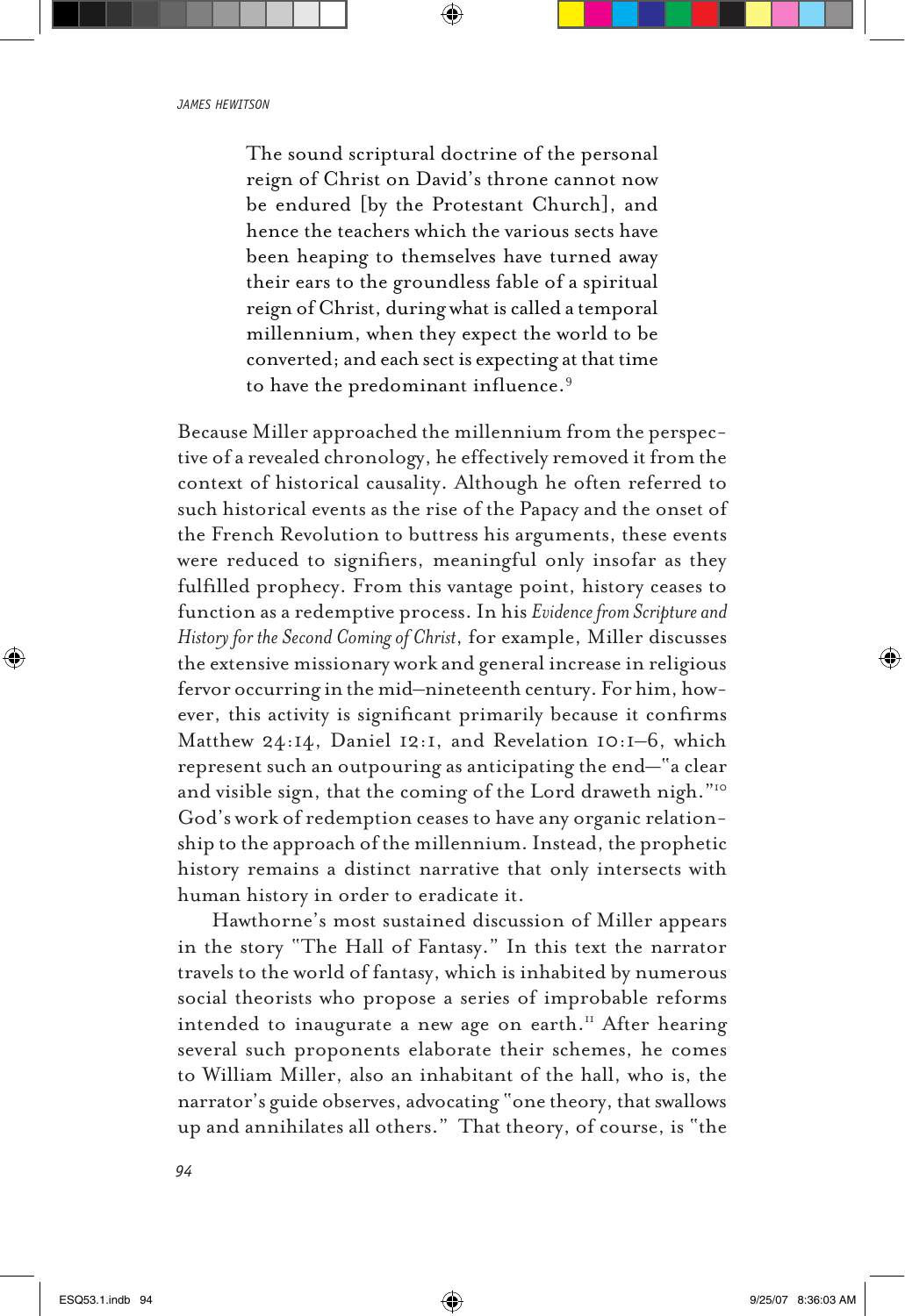destruction of the earth" (*CE,* 10:181, 183). The guide compares Miller favorably to the other reformers they have met earlier, who are attempting to create an earthly millennium exclusively through human effort: "They look for the earthly perfection of mankind, and are forming schemes, which imply that the immortal spirit will be connected with a physical nature, for innumerable ages of futurity. On the other hand, here comes good Father Miller, and, with one puff of his relentless theory, scatters all their dreams like so many withered leaves upon the blast" (*CE,* 10:181–82). The absolute partitioning of the material and spiritual worlds would make irrelevant all of the approaches to amelioration seeking to locate the millennium in the context of historical development. This would include the reform movements of the antebellum period, as well as scientific and pseudo-scientific developments that were expected by some exponents to have world-changing consequences, such as mesmerism, magnetism, and electricity.12

The narrator's engagement with Miller is cautious, and he establishes his areas of concurrence and difference with care. This is significant, because it is through this process that Hawthorne develops his own understanding of how divine impulses make themselves manifest in human affairs and, by implication, his larger rationale for dismissing other reformers. He does not discuss Miller's theories in any depth and, in fact, exaggerates Miller's own opposition to secular reform, expressing distrust of any intermingling of the spiritual and material worlds and noting that the apocalypse may be the only way of "getting mankind out of the various perplexities, into which they have fallen" (*CE,* 10:182). The idea of requiring direct divine intervention in order to achieve lasting change, when coupled with the obviously absurd examples of improvement offered by the other reformers, emphasizes the insufficiency of human efforts at reform, as well as the problem of the continuity between spirit and matter assumed by many postmillennial initiatives.13 For these reasons, the narrator is sympathetic to Miller's representation of divine transformation as fundamentally distinct from human agency.

Despite this area of large accord, the resolution Miller proposes is represented as less than satisfactory. In particular,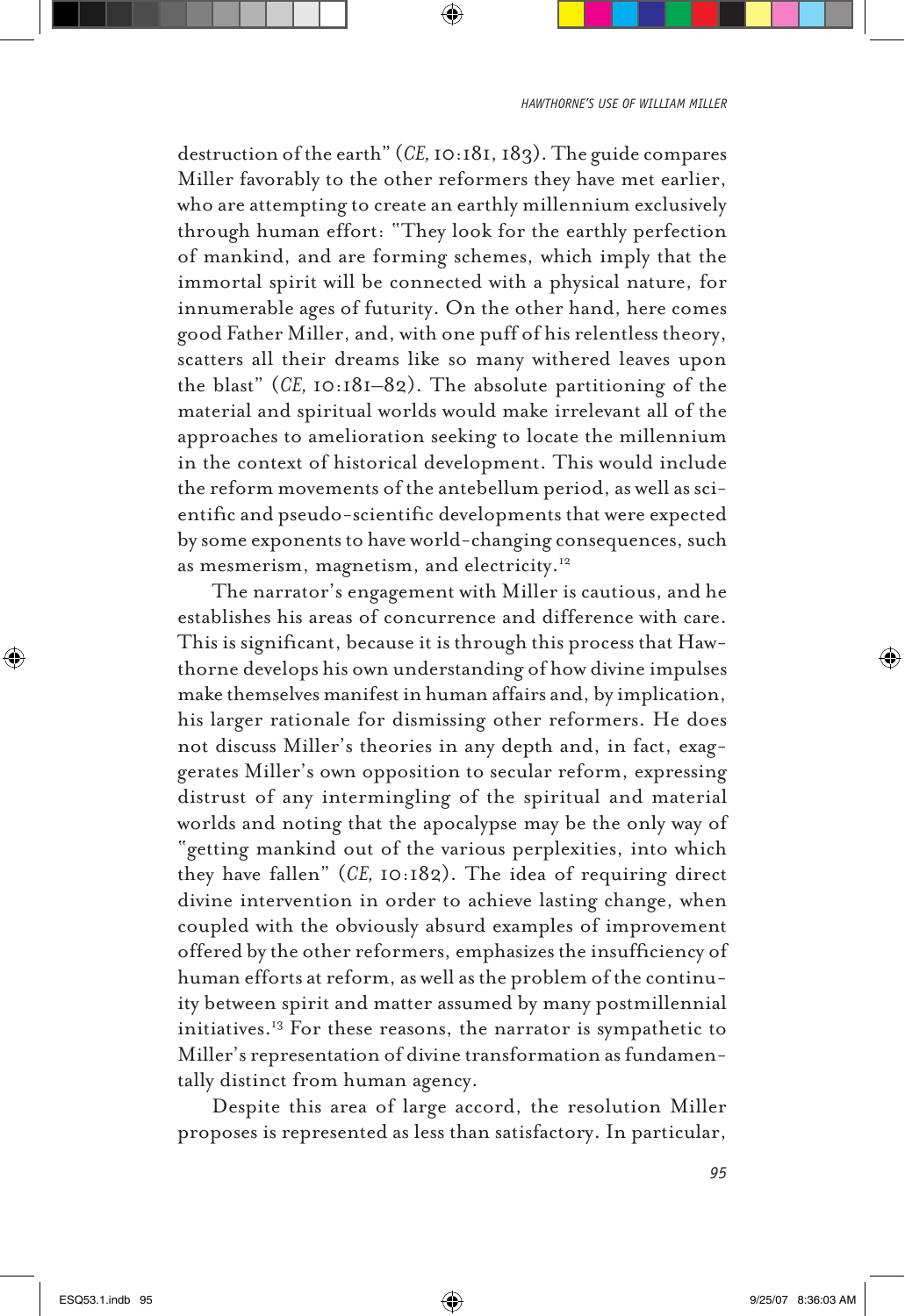the narrator objects to the Millerite reading of the millennium because it effectively negates human history:

> Yet I could wish that the world might be permitted to endure, until some great moral shall have been evolved. A riddle is propounded. Where is the solution? The sphinx did not slay herself, until her riddle had been guessed. Will it not be so with the world? Now if it should be burnt to-morrow morning, I am at a loss to know what purpose will have been accomplished, or how the universe will be wiser or better for our existence and destruction. (*CE,* 10:182)

Here the world is a kind of puzzle that suggests a solution, and the termination of its history through a premillennial Second Coming would seem to undermine the rationale for its very being.

The idea of the earth as a question that should lead to an answer would appear to support the idea of reform and, by implication, the contribution reformers' efforts make to this enterprise. It is important to note, however, that the narrator describes the solution to this riddle as a matter of future discovery, and not as self-evident. Although Hawthorne does not develop this thought here, in such texts as "The Great Stone Face" and "The Procession of Life" he argues that, because humans are incapable of grasping or anticipating the direction of Providence, it is necessary to approach social amelioration as openly and intuitively as possible:

> Though the heart be large, yet the mind is often of such moderate dimensions as to be exclusively filled up with one idea. When a good man has long devoted himself to a particular kind of beneficence—to one species of reform—he is apt to become narrowed into the limits of the path wherein he treads, and to fancy that there is no other good to be done on earth but that self-same good to which he has put his hand,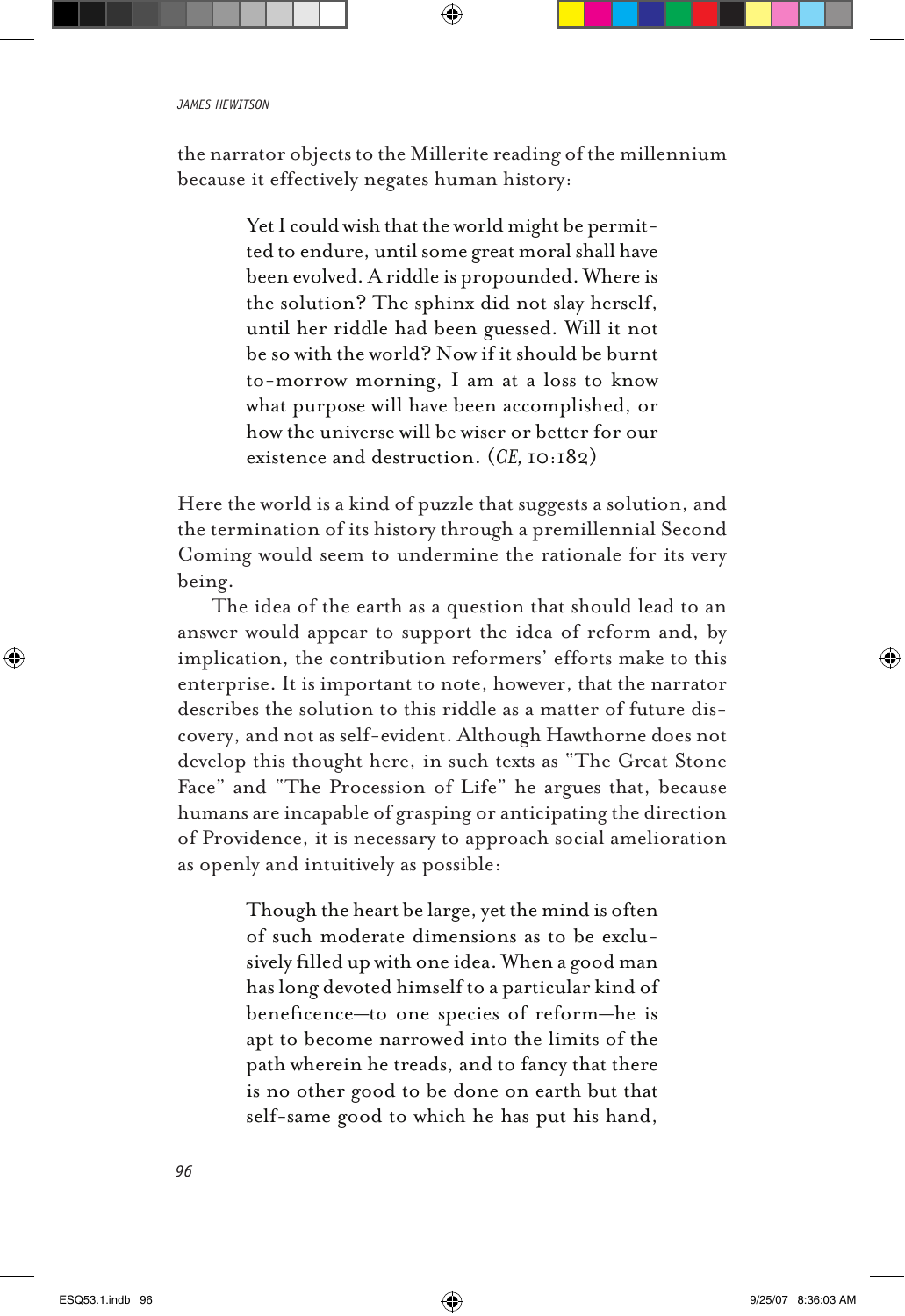and in the very mode that best suits his own conceptions. (*CE,* 10:217–18)

Because reformers articulate the good in a particular context, their understanding of it is necessarily limited. By so restricting themselves they run the danger of becoming monomaniacal in pursuit of their goals and ignoring how their activities relate to the actual nature of human experience. To be effective, the reformer's "scheme must be wrought out by the united strength of the whole world's stock of love, or the world is no longer worthy of a position in the universe" (*CE,* 10:218). It must be inspired by a desire for good that is predicated, not on particular ends, but on empirical findings—based on the needs of people in their immediate situations while being universal in application. This approach to reform remained consistent throughout Hawthorne's career and is evident in his later discussion of abolition in *The Life of Franklin Pierce*, where he argues that, while slavery is clearly wrong, attempting to end it would do more damage than the institution itself: slavery is "one of those evils which divine Providence does not leave to be remedied by human contrivances, but which, in its own good time, by some means impossible to be anticipated . . . when all its uses shall have been fulfilled, it causes to vanish like a dream" (*CE,* 23:352). Accordingly, its elimination is not to be sought through coherent action, but must be trusted to the future. Hawthorne elaborates this position in "Chiefly about War Matters": "No human effort, on a grand scale, has ever yet resulted according to the purpose of its projectors. The advantages are always incidental. Man's accidents are God's purposes" (*CE,* 23:431).14 As such, while Hawthorne retains the idea of some better future state, he redefines the debate over social perfection by adducing, not moral imperatives, but the insufficiency of humanity to accomplish any ends that it sets for itself: whatever meaning the world may have is something humans are incapable of divining.15

Pressed by his guide in the Hall of Fantasy to defend his partial repudiation of Miller's premillennialism, however, the narrator reformulates his objections. Instead of discussing perfectionist schemes and their viability, he pleads his love for the manifest world: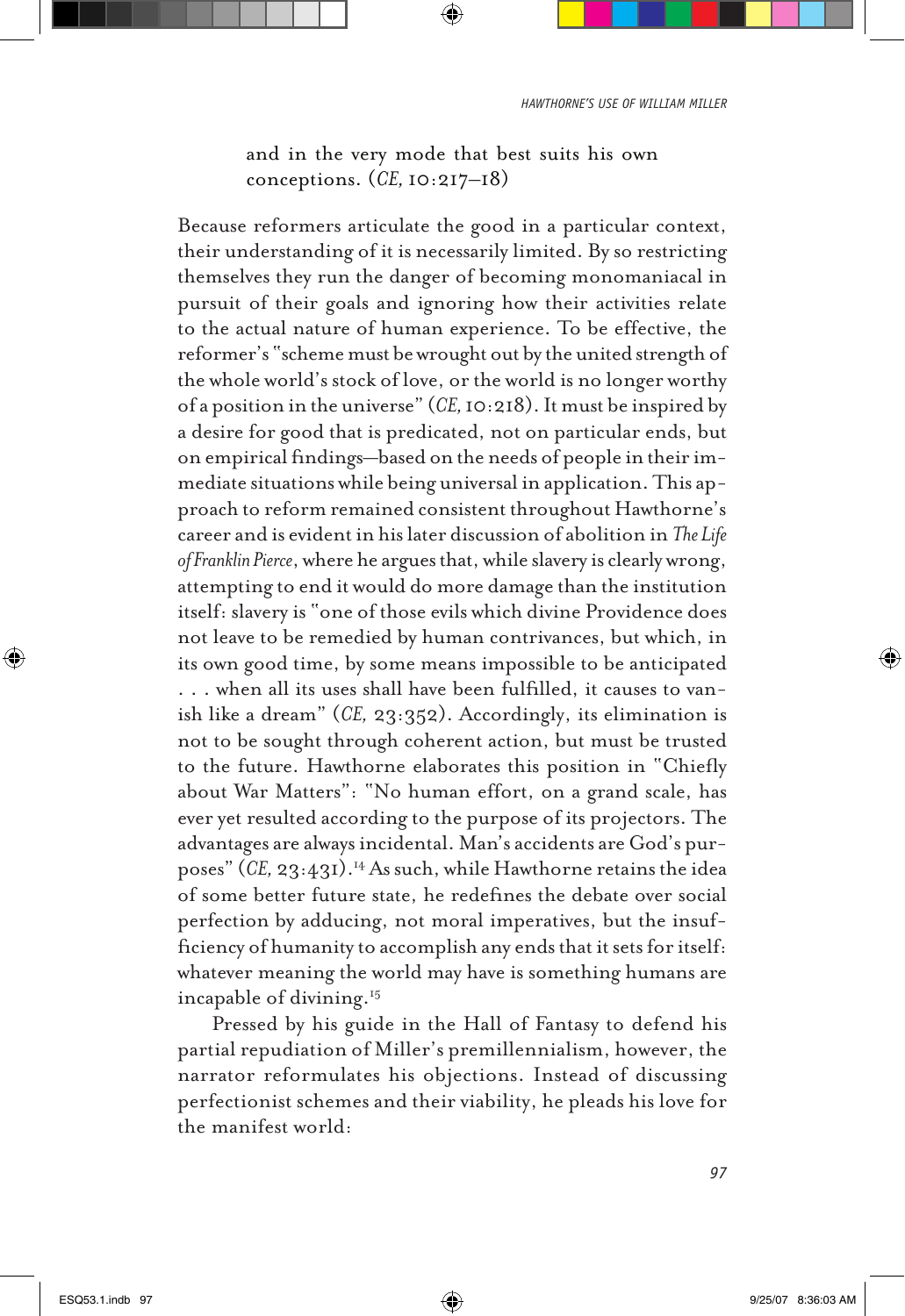The poor old Earth! . . . What I should chiefly regret in her destruction would be that very earthliness, which no other sphere or state of existence can renew or compensate. . . . . . . Come what may, I never will forget her!

Neither will it satisfy me to have her exist merely in idea. I want her great, round, solid self to endure interminably, and still to be peopled with the kindly race of man, whom I uphold to be much better than he thinks himself. (*CE,*  10:183, 184–85)

The earth should continue to exist, then, because it is the proper sphere for human happiness and the context in which humanity best realizes its potential for excellence. This sense of the value of the manifest world and of the human life it houses is, moreover, what Miller purportedly lacks. The narrator notes the "expostulating cry of a multitude against the consummation, prophesied by Father Miller," while observing that "the motives of the crowd for desiring its continuance were mostly so absurd, that, unless Infinite Wisdom had been aware of much better reasons, the solid Earth must have melted away at once" (*CE,* 10:183). The key points emphasized are that the earth itself may have a value not liable to logical analysis but nonetheless felt by its inhabitants, and that Miller himself seems deaf to their cries, or feels they are not important. Hawthorne's discussion of Miller's resolution focuses not on the prophet's understanding of the nature of redemption but rather on the crudeness with which he superimposes his apocalyptic timeframe on human existence and his seeming indifference to the destruction required by his theory.

The narrator's rhetorical shift in this passage is significant because it indicates the next phase of Hawthorne's employment of the Miller figure—that is, as a means of analyzing the psychological motives that lead reformers to try to improve society. In this context, Miller is no longer distinguished from other reformers who propose equally profound societal transformations, and he comes to stand for the reformer figure in general. By focusing on the destruction inherent to Miller's theory and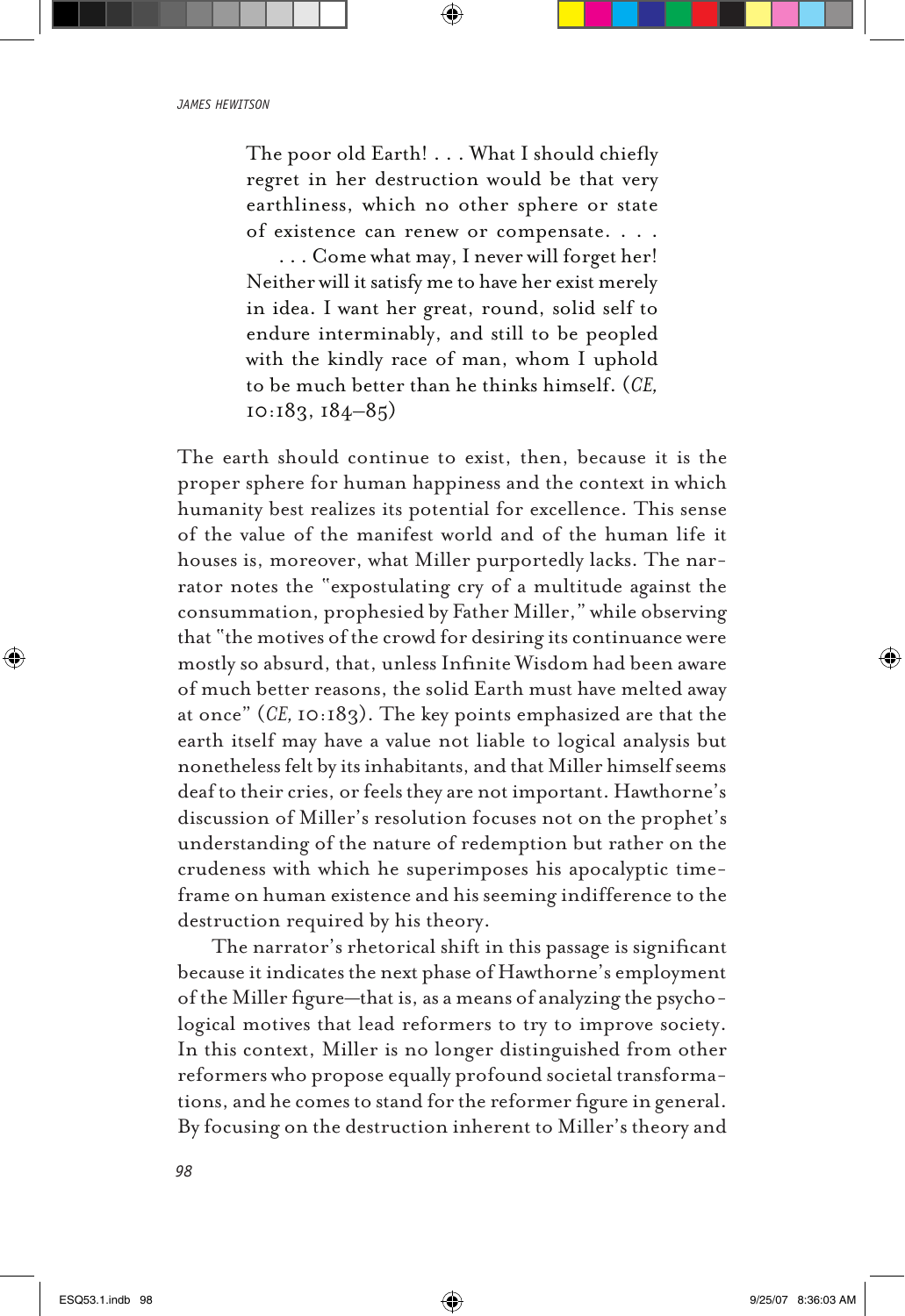his apparent disregard for the aspirations of humanity, Hawthorne reimagines him as motivated less by his desire for divine revelation than by the need to have his prophetic timelines vindicated. Moreover, that the confirmation of his theory requires a cataclysm emphasizes a fundamental antagonism, in which the success of reformist agendas can only be realized through the annihilation of the existing world and the future spiritual insights it may offer. The violence of Miller's Second Coming is not exceptional, then, but indicative of the monomaniacal zeal Hawthorne assigns to reform movements generally.

This phase of Hawthorne's engagement with Miller unfolds in two related stories, "Earth's Holocaust" and "The New Adam and Eve," both of which draw upon Miller's apocalyptic scenario. "Earth's Holocaust" describes a giant bonfire, in which everything in the old world is burned in order to liberate humanity from its past. While the story does not specifically mention Miller himself, this fire is an analogue to the global destruction he expected.<sup>16</sup> The fact, however, that it is produced by reformers attempting to perfect the manifest world reemphasizes the rhetorical linkage between the premillennial and postmillennial aspirations to social perfection implied by Hawthorne in "The Hall of Fantasy": in "Earth's Holocaust" the reformers themselves work to create the kind of cataclysm foretold by Miller. The fire is initially fueled by obviously disposable things, such as old newspapers and magazines—records of the ephemera of history. From this the crowd proceeds to burn everything associated with civilization and culture: all signs of rank and privilege, as well as alcohol, tobacco, instruments of war and tools of punishment, and finally every literary and religious text ever written. Despite the magnitude of this undertaking, however, it has no power to effect significant change. Even after everything in the old world has been burned, a spectator, who may be the devil, notes that the reformers have neglected to address the human heart, the cause of the ills that have infested society: "unless they hit upon some method of purifying that foul cavern, forth from it will re-issue all the shapes of wrong and misery—the same old shapes, or worse ones—which they have taken such a vast deal of trouble to consume to ashes" (*CE,* 10:403).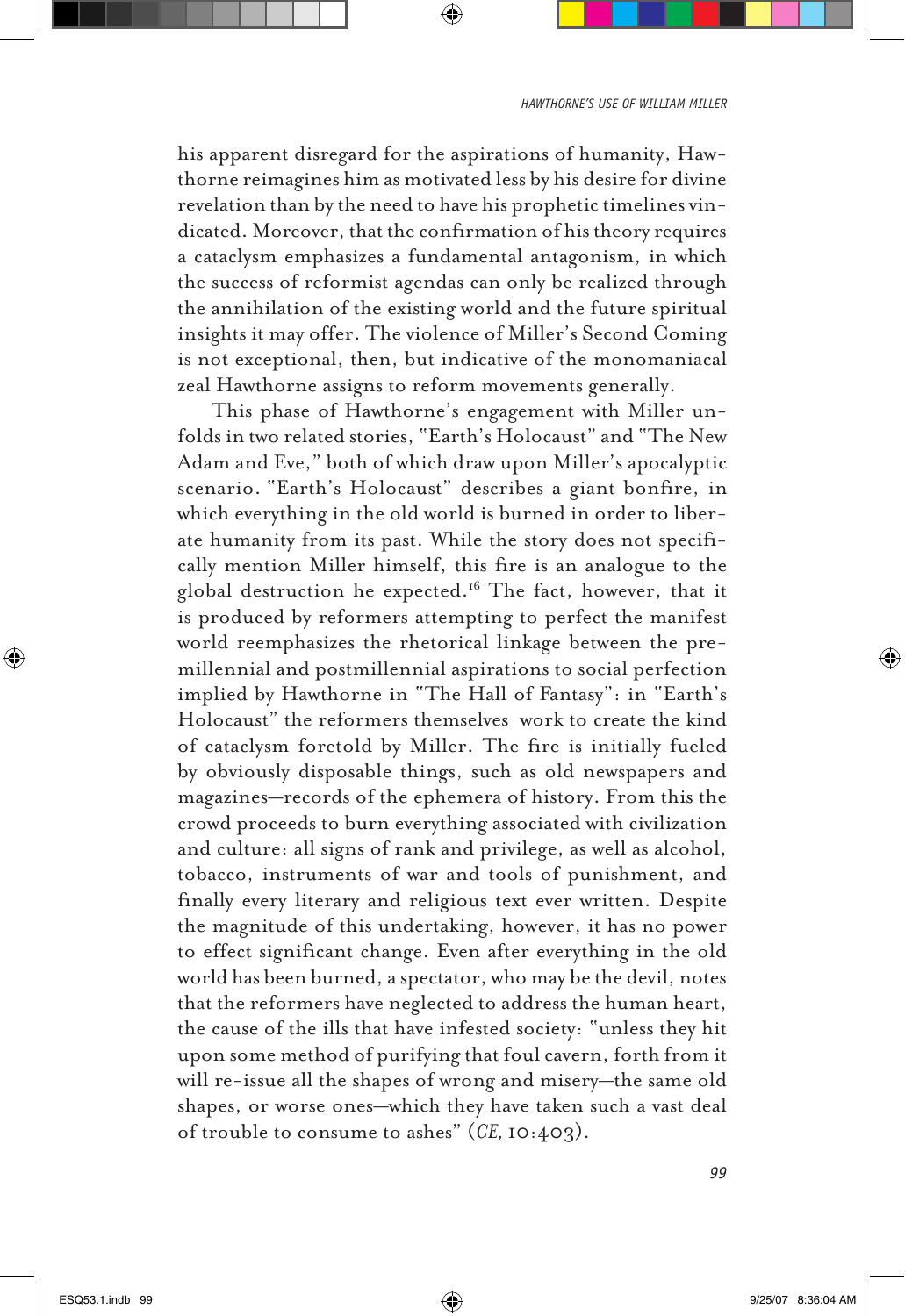Given the reformers' failure to achieve their aims, the aspect of "Earth's Holocaust" that stands out most prominently is the sheer destruction their endeavors have produced, which Hawthorne represents as motivated by frustration with the nature of humanity itself. As one bystander remarks, the reformers "will first fling us in, and finally themselves" (*CE,* 10:388). This urge to cleanse the earth so violently in order to effect an immediate millennial transformation, moreover, constitutes a common bond between Miller and the story's reformers. In both cases, the reductive emphasis upon the fulfillment of an abstract, overriding vision of how individuals and the world should be leads to the desire to see everything consumed by flames. By implication, of course, the fact that a world-consuming cataclysm is common to both Miller's system and the efforts of the secular reformers suggests that Miller himself is driven by similar dissatisfactions, and that his vision of the apocalypse is the literal articulation of the violence motivating all such transformational initiatives.

The sense that large changes like these do not address humanity's actual situation, and that they are diametrically opposed to its spiritual destiny, receives stronger emphasis in "The New Adam and Eve," published in February 1843, near the beginning of the period in which Miller believed the Second Coming would occur. This story, which again uses a Millerite frame, takes place after humanity has been removed from the earth, leaving the planet vacant. Rather than describing the experiences of those who have been conducted to another sphere, however, it concentrates on a couple—the new Adam and Eve—created to repopulate the now-deserted planet. That Hawthorne is uninterested in the fates of those who have left, and instead focuses on the beginning of a new race on earth, reiterates his consistent concern with the immediate consequences of reform: for him, structural or institutional change does not begin to address either humanity's propensity to vice or its potential for amelioration.<sup>17</sup> Although the new Adam and Eve are the products of nature and so innocent, as yet, of the crimes and errors that have formed contemporary culture, they are not immune to the vicious tendencies that engendered this condition. There is evidence throughout the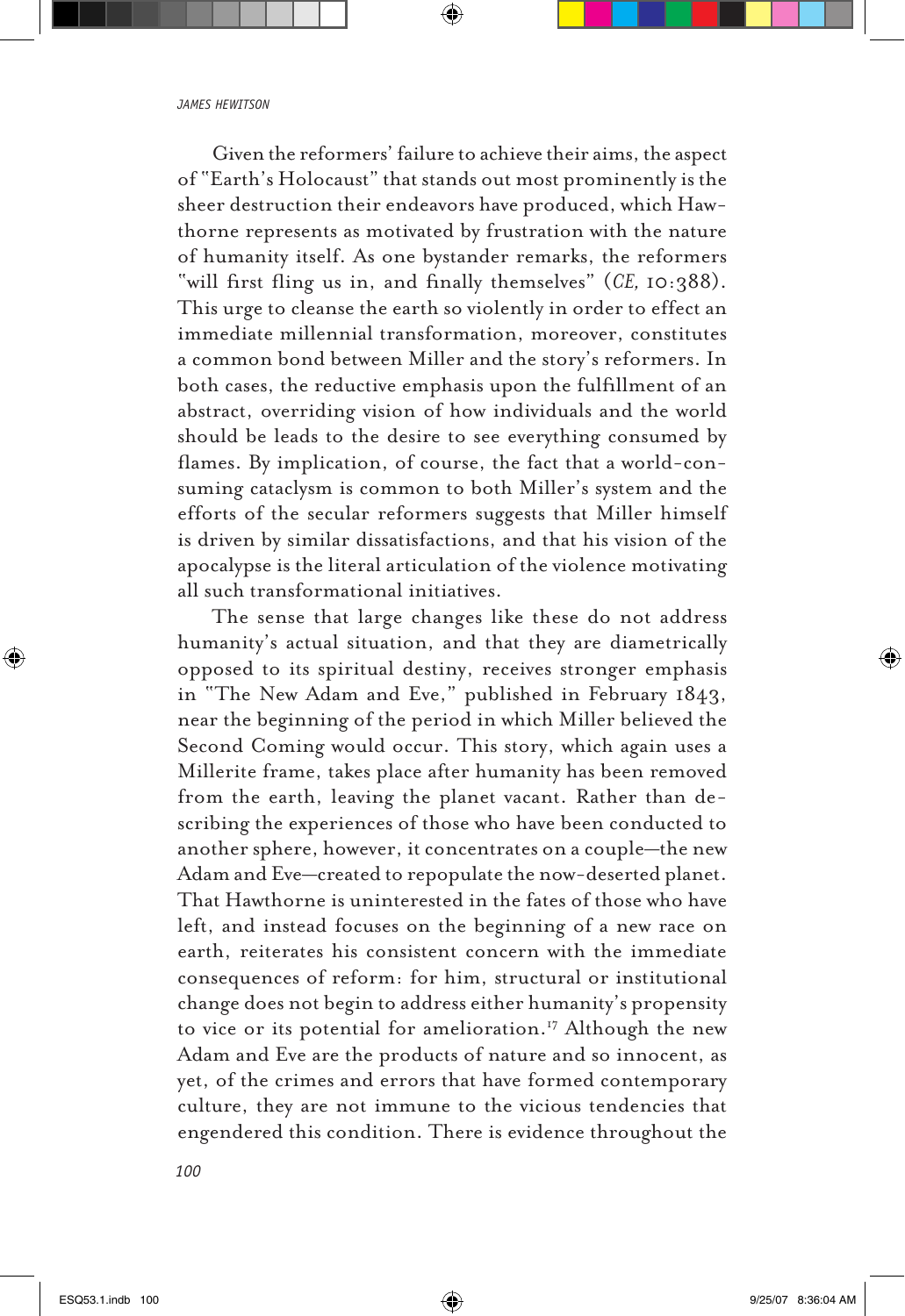text that they and their descendants are destined to reenact humanity's corrupt history of greed and vanity. Stopping by an abandoned dry-goods store, they become captivated by the sight of each other draped in expensive fabrics. Later, they see their reflections in a mirror for the first time and are "pleased and satisfied with gazing at themselves." In a library they again show a propensity to make the same mistakes as the city's previous inhabitants: Eve, by "feminine instinct," begins looking at a book of "fashionable poetry," and Adam lifts a large folio and "grasps vainly at he knows not what" (*CE,* 10:257, 264). The narrator's descriptions further heighten the sense that the couple's progeny are doomed to repeat the errors of the past. In a bank, Adam wonders at the possible reasons for stockpiling bank notes and speculates, "Perhaps, hereafter, we shall be moved to do the like." When the couple leaves the library without being able to understand any of the books they have seen, the narrator anticipates the time when "the second Adam's descendants shall have collected as much rubbish of their own" (*CE,* 10:262, 266).

As in "Earth's Holocaust," then, nothing truly significant has been accomplished despite the magnitude of the changes that have occurred. At the same time, however, amid this repetition of error, there is a sense that some form of spiritual knowledge is possible. The couple desires to find a place where they may live together under the gaze, as Eve states, of a "Great Face, with a beam of love brightening over it, like sunshine," which suggests an impetus to integrate their earthly and devotional lives (*CE,* 10:252). At the end of the story they take refuge in the Mount Auburn cemetery. The narrator notes that even in their new existence the idea of death "is in them," but adds, "were they to choose a symbol for him, it would be the Butterfly soaring upward, or the bright Angel beckoning them aloft, or the Child asleep, with soft dreams visible through her transparent purity" (*CE,* 10:267). These images symbolize the intersection of the divine and earthly spheres: they bind the human race to carnal existence and its elemental capacity for spiritual evolution. It is precisely this sense of the divine, expressed in natural images, that grounds Hawthorne's own valuation of the material world and his sense of humanity's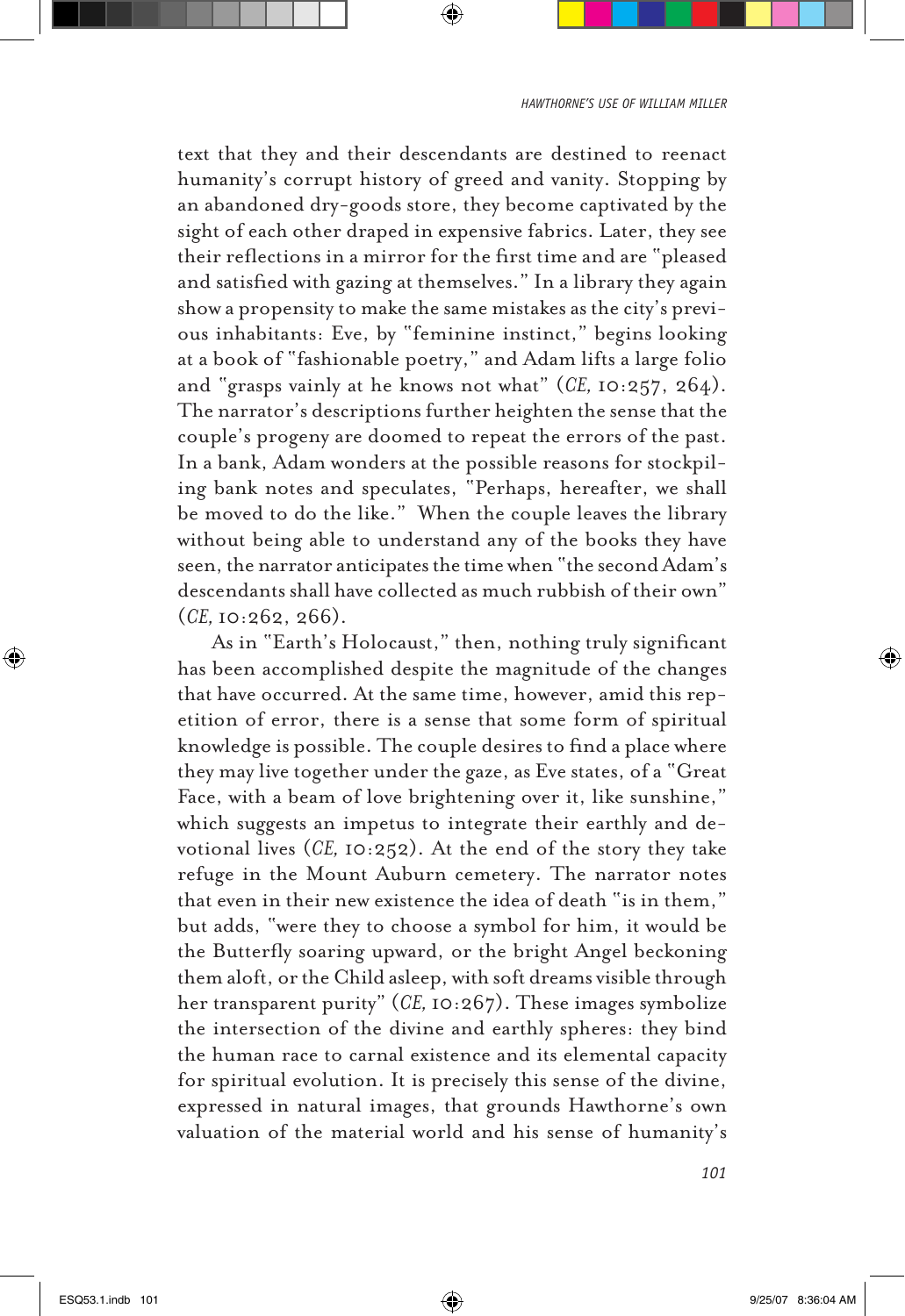potential for progress. It is this form of communication, moreover, that Miller's premillennialism, and by implication the theories of reformers at large, are represented as failing to acknowledge.

William Miller's final appearance in Hawthorne's fiction takes place in "The Christmas Banquet," which describes a feast given each year for "ten of the most miserable persons that [can] be found" (*CE,* 10:285). The guests are all individuals who, for various reasons, have become so frustrated and jaundiced that their lives are torment. The narrator remarks that, on one occasion, "a plain old man in black attracted much of the company's notice, on the supposition that he was no other than Father Miller, who, it seemed, had given himself up to despair at the tedious delay of the final conflagration" (*CE,*  10:302). Hawthorne's emphasis is again significant: Miller is disappointed, not because his expectations for supernatural salvation have failed, but because his hopes for the destruction of the world have not been fulfilled. As such, Hawthorne implicitly depicts Miller as a misanthrope, whose very interest in regeneration derives from a deep antipathy to life itself. The violence Miller imagined being visited upon the earth is ascribed to his deep disgust with the existing world, rather than to any love for a new one. He accordingly becomes one with other such misanthropic figures in Hawthorne's fiction who veil morbid suspicions or desires for self-aggrandizement behind the guise of individual purity or high mission: Goodman Brown, for example, who becomes convinced of his neighbors' iniquity and during prayers "scowl[s], and mutter[s] to himself . . . and turn[s] away" (*CE,* 10:89); and Richard Digby, in "The Man of Adamant," who forsakes society altogether and looks back at it to see "whether the fire and brimstone [will] not rush down from Heaven at once, now that the one righteous man ha[s] provided for his own safety" (*CE,* 11:162).

Miller's presence at the banquet, however, represents more than Hawthorne's final verdict on the hidden motivations for his apocalyptism. Many of his fellow guests are idealists and advocates of progress, whose collective motivations together form a composite image of the reformer. The guests include a man who, in his "early youth, had trusted mankind too much,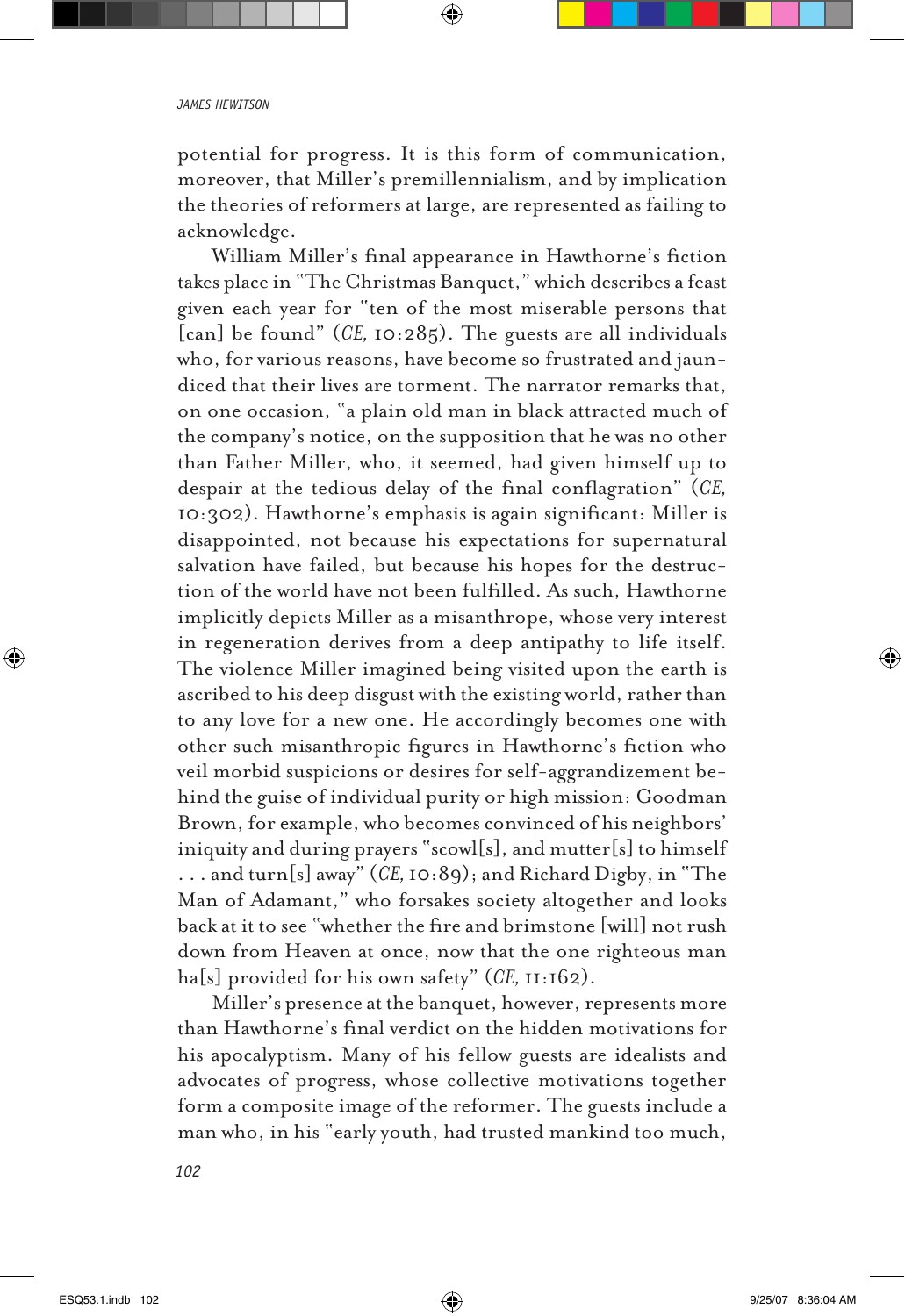and hoped too highly in their behalf, and, in meeting with many disappointments, had become desperately soured," and who now occupies himself with collecting reasons to abhor humanity, although each fills him with renewed sorrow (*CE,*  10:288). Another guest is "a theorist, who ha[s] conceived a plan by which all the wretchedness of earth, moral and physical, might be done away, and the bliss of the millennium at once accomplished"; when his scheme does not win popular assent he is "smitten with as much grief as if the whole mass of wo [*sic*] which he was denied the opportunity to remedy, were crowded into his own bosom" (*CE,* 10:302). Together such characters illustrate how, in Hawthorne's analysis, the impulse to reform derives from frustration and impatience with the manifest world and leads to fantasies of apocalyptic violence. From this perspective, Miller's rigid separation of the ideal and manifest worlds, the abstract manner in which he determined his prophecies, the doctrinaire certitude with which he presented his theories, and the rigidity with which his followers rejected opinions that differed from their own—all come to exemplify the narrow sectarianism that Hawthorne believed shaped reform movements generally. Miller's hopes for a great cataclysm are the logical consequence of his dissatisfaction with humanity and only a more fully realized version of the hatred and misanthropy general to reformers.

*The Blithedale Romance* constitutes Hawthorne's most sustained and distinctly articulated treatment of reform and the reformer figure. While his portrait of Hollingsworth accords with the type of reformer Hawthorne established in his earlier fiction, it reveals many traces of his earlier descriptions of Miller, underscoring how specific features of Miller's theory became essential to Hawthorne's understanding of reformers in general. In Hollingsworth, the nature and consequences of reformist tendencies receive fuller delineation, and Hawthorne's analysis of the orientation he saw in Miller finds completion. Like the character of Miller in the short stories, Hollingsworth focuses all his hopes for reformation on a grand scheme that is independent of human aspirations in general. The Blithedale community establishes itself on a nondoctrinaire basis; Coverdale, the novel's narrator, describes its members as the "very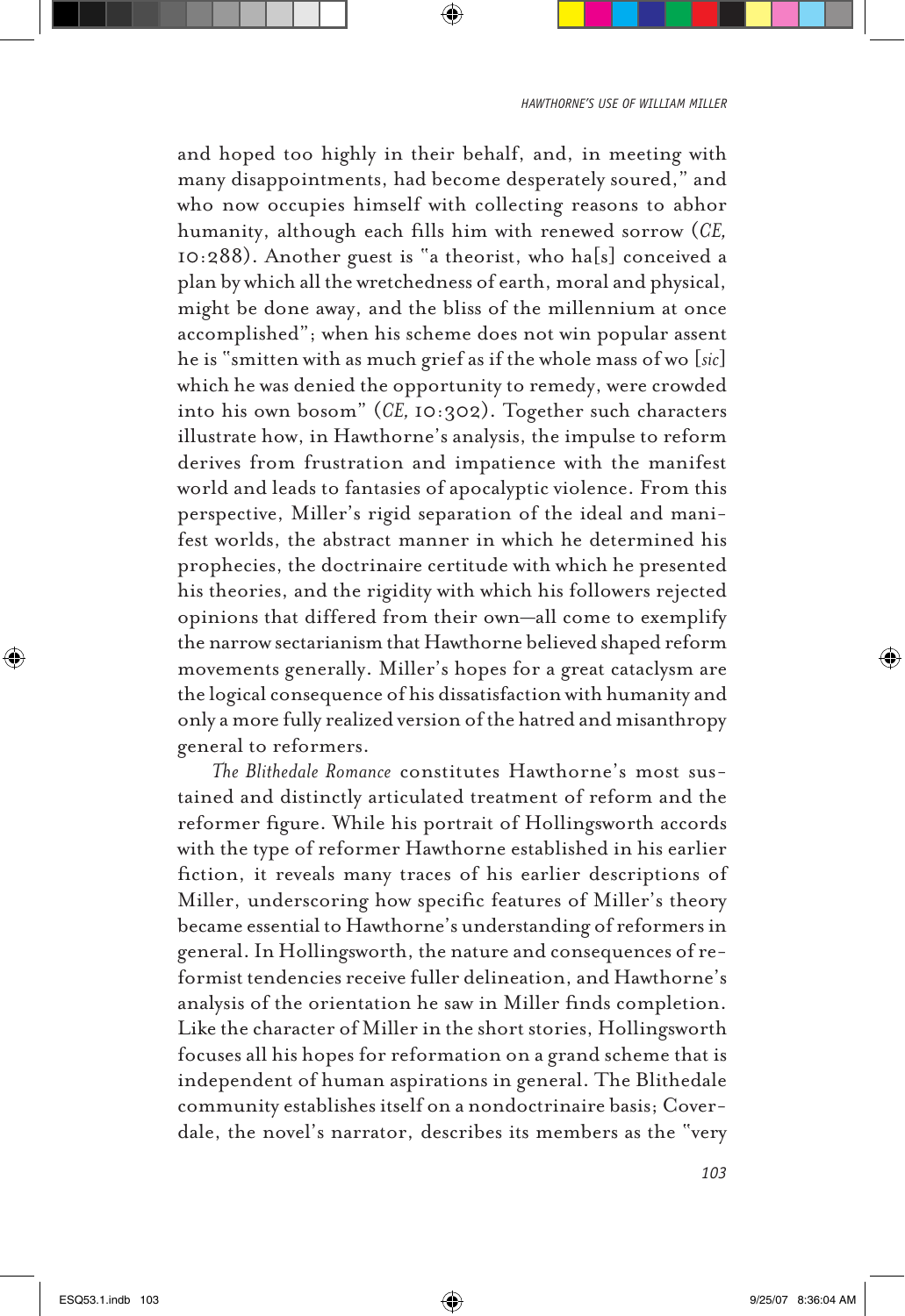## *james hewitson*

first that have essayed to carry on [their] mortal existence, in love, and mutual help!" Hollingsworth, however, like Hawthorne's reformer figures generally, expresses impatience with this broad approach to social progress because, he declares, "there is not human nature in it!" (*CE,* 3:132). The Blithedale ideal is unsatisfactory, in his view, because it is too indefinite in its formulation and too dependent on the power of general influence, with regard to both the way the community is to evolve and the impact it is to have on the world. Although Hollingsworth does not elaborate this point further, in the context of Hawthorne's earlier depictions of reformers, his concerns suggest a lack of faith in humanity's own better impulses and its capacity for some kind of spiritual evolution.

Rejecting Blithedale's mandate, Hollingsworth attempts to seize control of the community in order to dedicate it to his own project for world amelioration, which involves the creation of an experimental prison.18 Although the novel does not provide a detailed account of Hollingsworth's project, it clearly possesses the same degree of abstract complication as Miller's elaborate apocalyptic prophecies. Coverdale professes himself overwhelmed by the organizational precision and completeness of Hollingsworth's plans:

> So plausible looked his theory, and, more than that, so practical; such an air of reasonableness had he, by patient thought, thrown over it; each segment of it was contrived to dove-tail into all the rest, with such a complicated applicability; and so ready was he with a response for every objection—that, really, so far as logic and argument went, he had the matter all his own way. (*CE,* 3:131)

Hollingsworth, like Miller, has constructed a rigid and overly articulated scheme that divides him from the world, and he requires other characters to accept his vision in its totality. This vision becomes the focus of his adoration, taking the place of significant relationships with individuals. Coverdale notes the misplaced love that Hollingsworth lavishes on his scheme: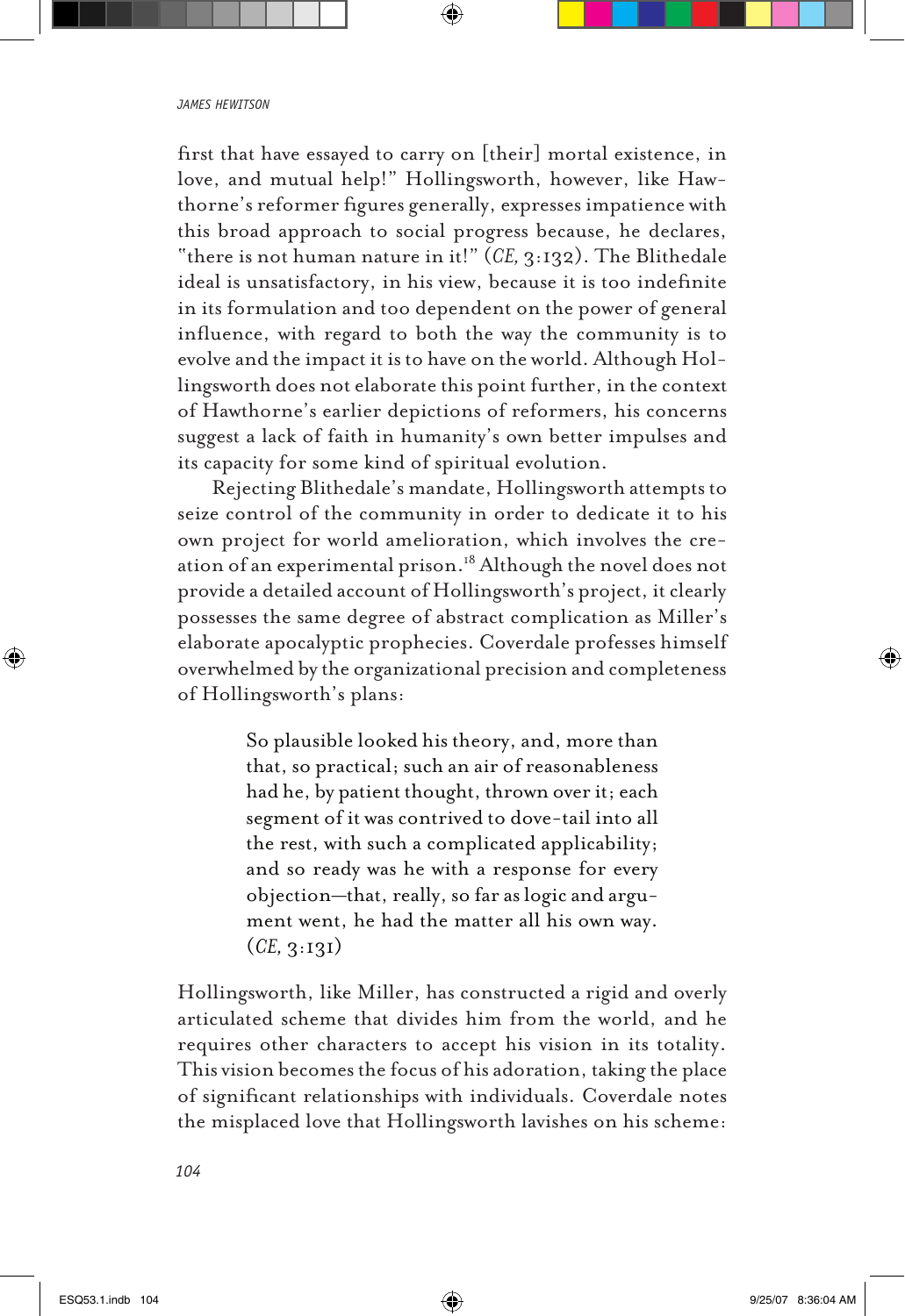"I have seen him, a hundred times, with a pencil and sheet of paper, sketching the façade, the side-view, or the rear of the structure, or planning the internal arrangements, as lovingly as another man might plan those of the projected home, where he meant to be happy with his wife and children" (*CE,* 3:56). Hollingsworth's plan for reform becomes the equivalent of Miller's apocalypse: it is the single event that will bring redemption to the world, and it will be imposed on human history as abruptly and brutally as the Millerite Second Coming.

Both Miller's and Hollingsworth's visions are predicated on their rejection of the manifest world and its possibilities and complications. In the character of Hollingsworth, however, Hawthorne develops a more specific analysis of the psychological motivations leading to such an orientation and amplifies the consequences of this abstract approach to renewal. Coverdale observes that Hollingsworth has "surrendered" himself to "an over-ruling purpose," which has made him "not altogether human" (*CE,* 3:70). In a key passage, Coverdale elaborates on how this obsessive sense of purpose feeds self-isolation and becomes a form of egoistic self-aggrandizement.19 Such a cause

> does not so much impel [its advocates] from without, nor even operate as a motive power within, but grows incorporate with all that they think and feel, and finally converts them into little else save that one principle. . . . They have no heart, no sympathy, no reason, no conscience. They will keep no friend, unless he make himself the mirror of their purpose. . . . They have an idol, to which they consecrate themselves high-priest, and deem it holy work to offer sacrifices of whatever is most precious, and never once seem to suspect—so cunning has the Devil been with them—that this false deity, in whose iron features, immitigable to all the rest of mankind, they see only benignity and love, is but a spectrum of the very priest himself, projected upon the surrounding darkness. And the higher and purer the original object, and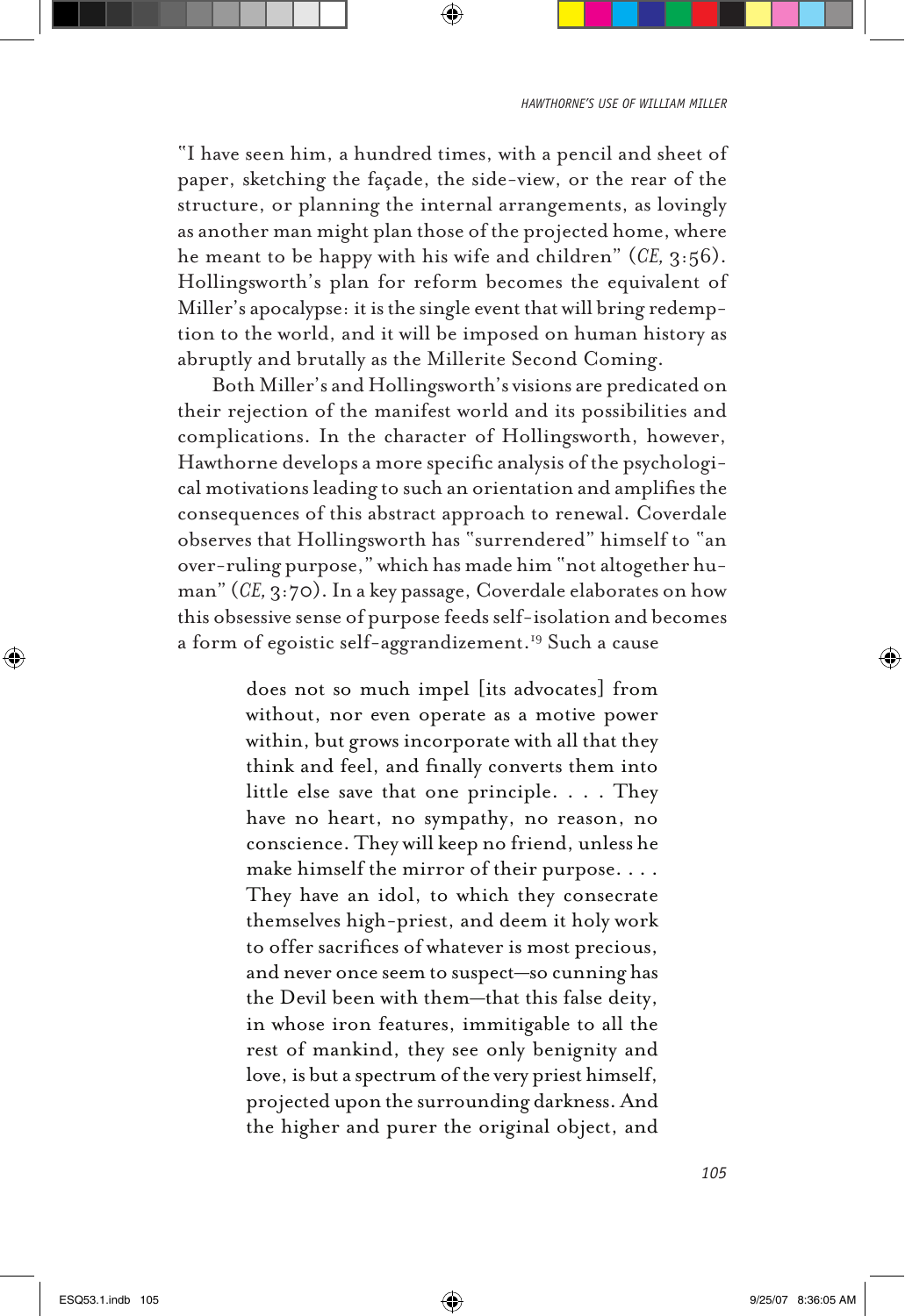the more unselfishly it may have been taken up, the slighter is the probability that they can be led to recognize the process, by which godlike benevolence has been debased into all-devouring egotism. (*CE,* 3:70–71)

These reformers justify their devotion to their schemes by confusing them with God's providence. The religious terminology Coverdale uses—"convert," "idol," "high-priest," and "Devil"—suggests the degree to which Hollingsworth has imbued his plan and thus himself with divine sanction. That he is described as working against a backdrop of "surrounding darkness," however, underlines the fact that his scheme is conceived in isolation from the real aspirations of the world and only serves its creator's own needs.

William Miller, of course, never saw his apocalypse, but *Blithedale* provides an indication of the kind of satisfaction Hawthorne imagines him expecting from it. Hollingsworth ultimately seeks his own vindication, which for Miller would consist in the confirmation of his own apocalyptic timelines. In both cases, personal validation can only be achieved at the expense of the world itself. Hollingsworth, like other reformers in Hawthorne's writings, has blinded himself to the destructive nature of his initiatives. *Blithedale*, however, ends with Hollingsworth creating the conflagration that Miller had predicted: in attempting to realize his plans for global renewal, he destroys the Blithedale community and ruins the lives of all of those with whom he is involved.<sup>20</sup> This apocalyptic resolution, which Miller's theory made manifest, reveals the violence that Hawthorne saw as underlying all such progressive efforts. Upon witnessing the devastation he has caused, Hollingsworth repents, but the damage leaves him with a sense of desolation akin to Miller's at his own failure to dictate the nature of divine intercession in human affairs. For Hawthorne, this common misery is both the origin and consequence of all efforts to promote specific reform initiatives.

*University of Tennessee–Knoxville*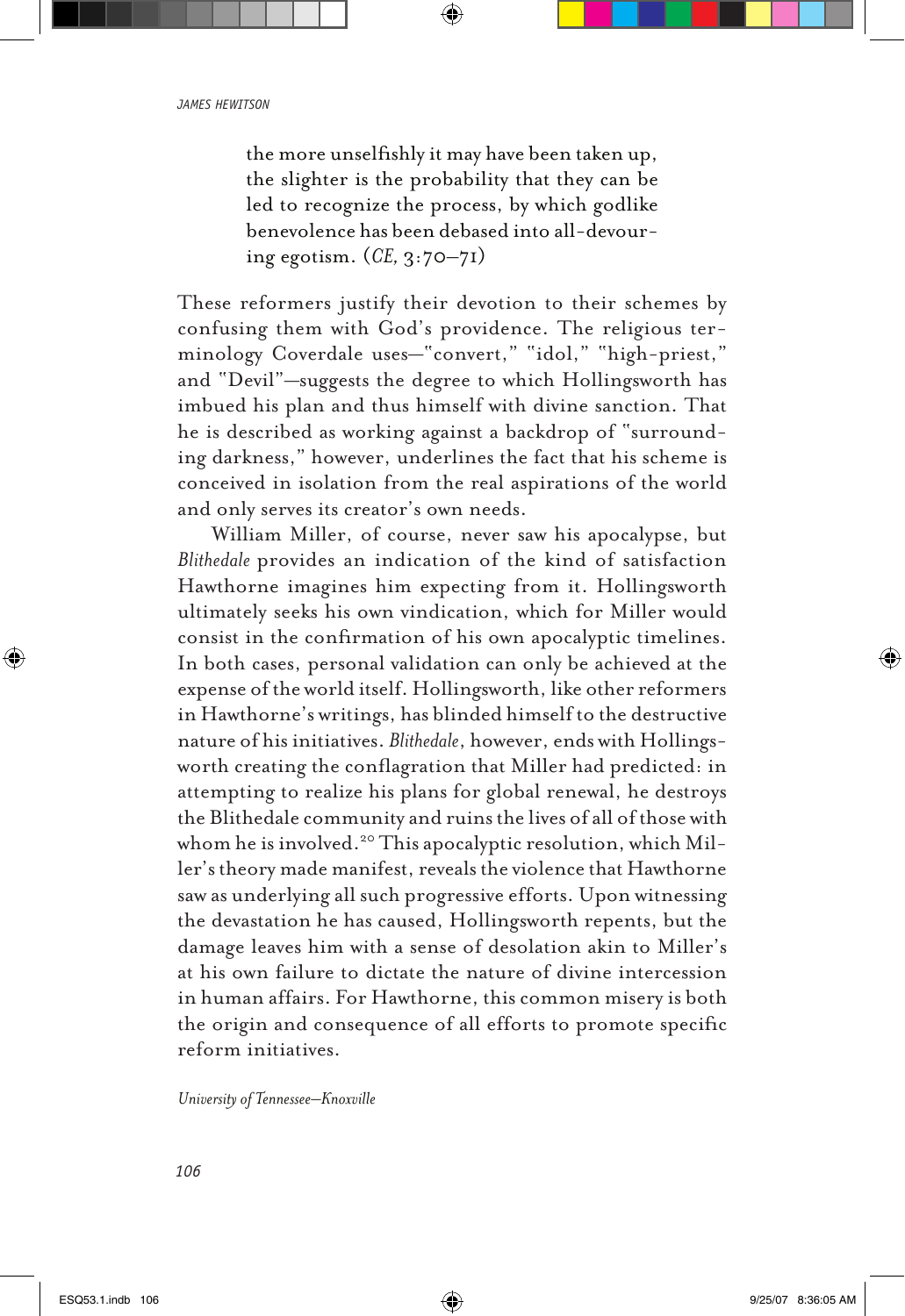- 1. For discussions of the Millerite movement, see Whitney R. Cross, *The Burned-Over District: The Social and Intellectual History of Enthusiastic Religion in Western New York, 1800–1850* (Ithaca: Cornell Univ. Press, 1950); David L. Rowe, *Thunder and Trumpets: Millerites and Dissenting Religion in Upstate New York, 1800–1850* (Chico, CA: Scholars Press, 1985); Michael Barkun, *Crucible of the Millennium: The Burned-Over District of New York in the 1840s* (Syracuse: Syracuse Univ. Press, 1986); Ruth Alden Doan, *The Miller Heresy, Millennialism, and American Culture* (Philadelphia: Temple Univ. Press, 1987); and Ronald L. Numbers and Jonathan M. Butler, eds., *The Disappointed: Millerism and Millenarianism in the Nineteenth-Century* (Bloomington: Indiana Univ. Press, 1987).
- 2. Nathaniel Hawthorne, *The Letters, 1813–1843*, vol. 15 of *The Centenary Edition of the Works of Nathaniel Hawthorne,* ed. Thomas Woodson et al., 23 vols. (Columbus: Ohio State Univ. Press, 1984), 681. All references to Hawthorne's writings are to this edition, hereafter cited as *CE*, with volume and page number. In *Nathaniel Hawthorne in His Times* (Boston: Houghton Mifflin, 1980), James R. Mellow briefly remarks on Miller's importance for Hawthorne: "this disgruntled prophet makes a doomed passage through Hawthorne's fiction, like a meteor that consumes itself in the process" (235).
- 3. For a sustained analysis of the jeremiad and its use in early American history, see Sacvan Bercovitch, *The American Jeremiad* (Madison: Univ. of Wisconsin Press, 1978). Also see Bercovitch, *The Puritan Origins of the American Self* (New Haven: Yale Univ. Press, 1975); and James West Davidson, *The Logic of Millennial Thought* (New Haven: Yale Univ. Press, 1977).
- 4. For a discussion of the social and religious movements to which Hawthorne is referring, see Jonathan Cook, "New Heavens, Poor Old Earth: Satirical Apocalypse in Hawthorne's *Mosses from an Old Manse*," *ESQ: A Journal of the American Renaissance* 39 (1993): 209–51.
- 5. For detailed descriptions of postmillennialism's contribution to nineteenth-century progressivism, see Ernest Lee Tuveson, *Redeemer Nation: The Idea of America's Millennial Role* (Chicago: Univ. of Chicago Press, 1968); Nathan O. Hatch, *The Sacred Cause of Liberty: Republican Thought and the Millennium in Revolutionary New England (*New Haven: Yale Univ. Press, 1977); and Ruth H. Bloch, *Visionary Republic: Millennial Themes in American Thought, 1756–1800* (Cambridge: Cambridge Univ. Press, 1985). In *The Black*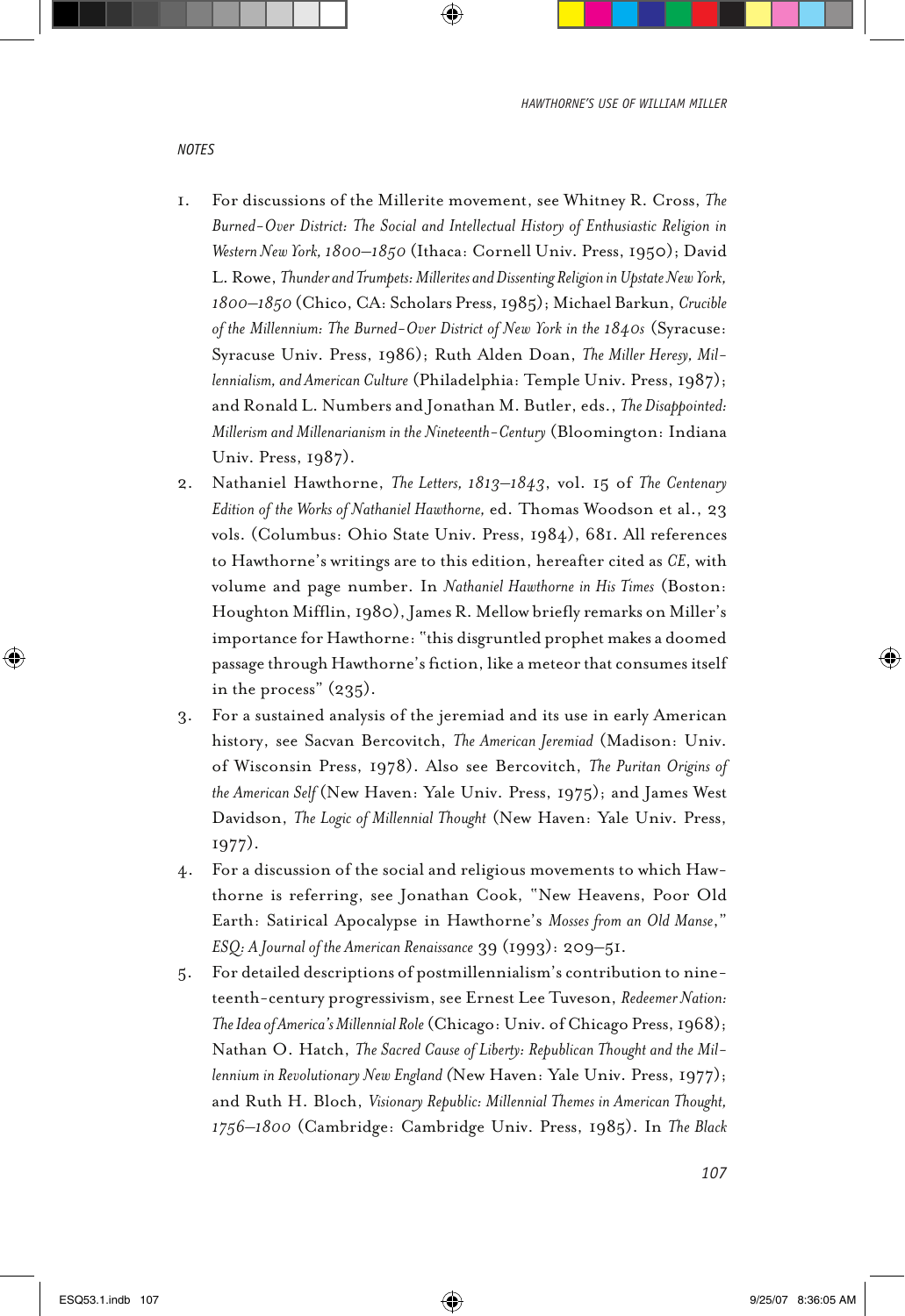*Hearts of Men: Radical Abolitionists and the Transformation of Race* (Cambridge: Harvard Univ. Press, 2002), John Stauffer discusses the postmillennial dimensions of radical abolitionism in antebellum America. For specific examinations of the relationship between postmillennialism and social and scientific thought in the nineteenth century, see the following works by James H. Moorhead: *American Apocalypse: Yankee Protestants and the Civil War, 1860–1869* (New Haven: Yale Univ. Press, 1978); "Between Progress and Apocalypse: A Reassessment of Millennialism in American Religious Thought, 1800–1880," *Journal of American History* 71 (1984): 524–42; and *World without End: Mainstream American Protestant Visions of the Last Things*, *1880–1925* (Bloomington: Indiana Univ. Press, 1999). See also Jean B. Quandt, "Religion and Social Thought: The Secularization of Postmillennialism," *American Quarterly* 25 (1973): 390–409.

- 6. William Miller to Joseph Atwood, 31 May 1841, Jenks Collection of Adventual Materials, Aurora University, Aurora, IL.
- 7. Eschatological speculation has a long and complex history in Christian thought. The relationship between early eschatological theories and nineteenth-century postmillennialism and premillennialism, however, is a matter of debate. In his seminal article "Jonathan Edwards: A New Departure in Eschatology," *Church History* 28 (March 1995): 25–40, C. C. Goen asserts that Christian eschatology in early America was premillennial or amillennial and locates the beginning of the postmillennial tradition with Edwards's *History of the Work of Redemption* (1739, published 1774). Later critics have disputed Goen's thesis, arguing that pre-Enlightenment eschatological expectation was focused on Christ's increasing spiritual presence in the world, and that it was not until the early nineteenth century that premillennialism and postmillennialism were codified as distinct modes of interpretation that defined religious communities. For a fuller discussion of these issues, see John F. Wilson, "History, Redemption, and the Millennium," in *Jonathan Edwards and the American Experience*, ed. Nathan O. Hatch and Harry S. Stout (Oxford: Oxford Univ. Press, 1988), 131–41. For more on nineteenth- and twentieth-century premillennialism, see Paul Boyer, *When Time Shall Be No More: Prophecy Belief in Modern American Culture* (Cambridge: Harvard Univ. Press, Belknap Press, 1992); and Timothy Weber, *Living in the Shadow of the Second Coming: American Premillennialism, 1875–1925* (New York: Oxford Univ. Press, 1979).
- 8. Miller provides a detailed breakdown of this history in *Views of the Prophecies and Prophetic Chronology: Selected from Manuscripts of William Miller with a Memoir*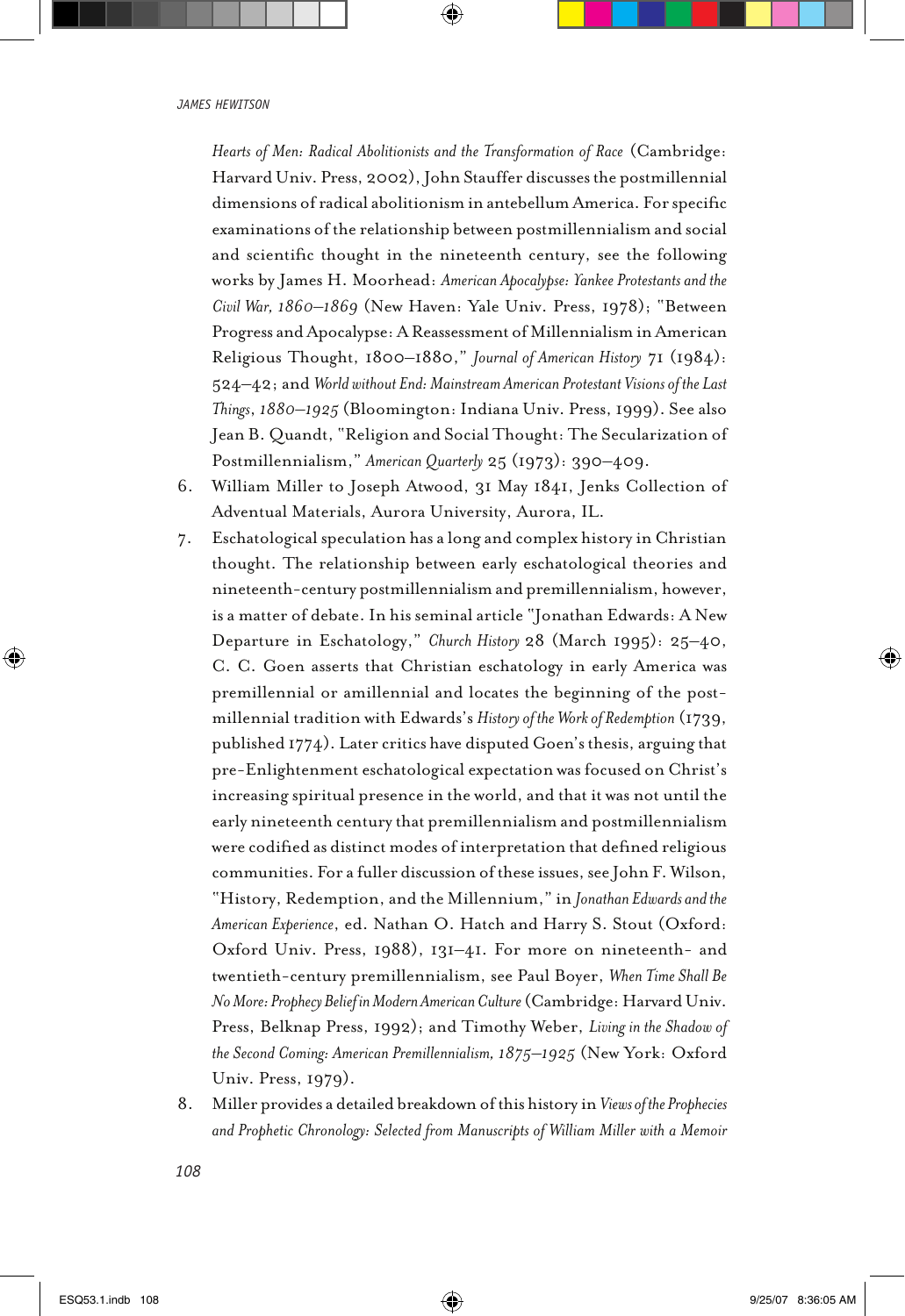*of His Life* (Boston: Joshua V. Himes, 1842): "The Babylonians bear rule over Israel and Judah 140 years, Medes and Persians 205 years, the Grecians 174 years, and the Romans before the rise of Papacy 696 years; making in all of the four kingdoms 1215 years that the people of God were in bondage to the kings or rulers of these kingdoms. The Papacy began her time, times and a half, which lasted until 1798, being a period of 1260 years; which added to the 1215 years of the kings, before mentioned, make 2475 years; wanting 45 years to complete the 'seven times.' And then the kings of the earth must consume the papal power and reign 45 years to complete the 'seven times;' which added to 1798, when the last of the ten kings broke loose from the power of Papacy, and again exercised their kingly power, . . . ends 1843. . . . Thus this 45 years accomplishes the 'time, times, and a half,' which the kingdoms of the earth were to exercise their authority in 'scattering the power of the holy people,' being 1260 years. And Papacy, or mystical Babylon, accomplished her 'time, times, and the dividing of time,' being 1260 years, between A.D. 538 and 1798, in 'wearing out the saints of the Most High and thinking to change times and laws.' And both together make 2520 years, beginning before Christ 677, which taken out of 2520, leaves 1843 after Christ, when captive Zion will go free from all bondage, even from death, and the last enemy conquered, the remnant out of all nations saved, the New Jerusalem completed, the saints glorified" (46).

- 9. Charles Fitch, *Come out of Her, My People: A Sermon* (Rochester, NY: J. V. Himes, 1843), 10–11.
- 10. William Miller, *Evidence from Scripture and History for the Second Coming of Christ: About the Year 1843; Exhibited in a Course of Lectures* (Boston: B. B. Mussey, 1840), 289.
- 11. In "The Old Manse," Hawthorne refers to the stories in *Mosses from an Old Manse* as seeming like "the scattered reminiscences of a single summer" and invites the reader to listen as he reads from a manuscript (*CE,* 10:33–35). The assumption underlying this invitation is that the narrator is in fact Hawthorne and that the stories may be read as constituting internally consistent cultural criticism.
- 12. For discussion of Hawthorne's treatments of these issues, see Taylor Stoehr, *Hawthorne's Mad Scientists: Pseudoscience and Social Science in Nineteenth-Century Life and Letters* (Hamden, CT: Archon Books, 1978); Samuel Coale, *Mesmerism and Hawthorne: Mediums of American Romance* (Tuscaloosa: Univ. of Alabama Press, 1998); and Harvey L. Gable Jr., *Liquid Fire:*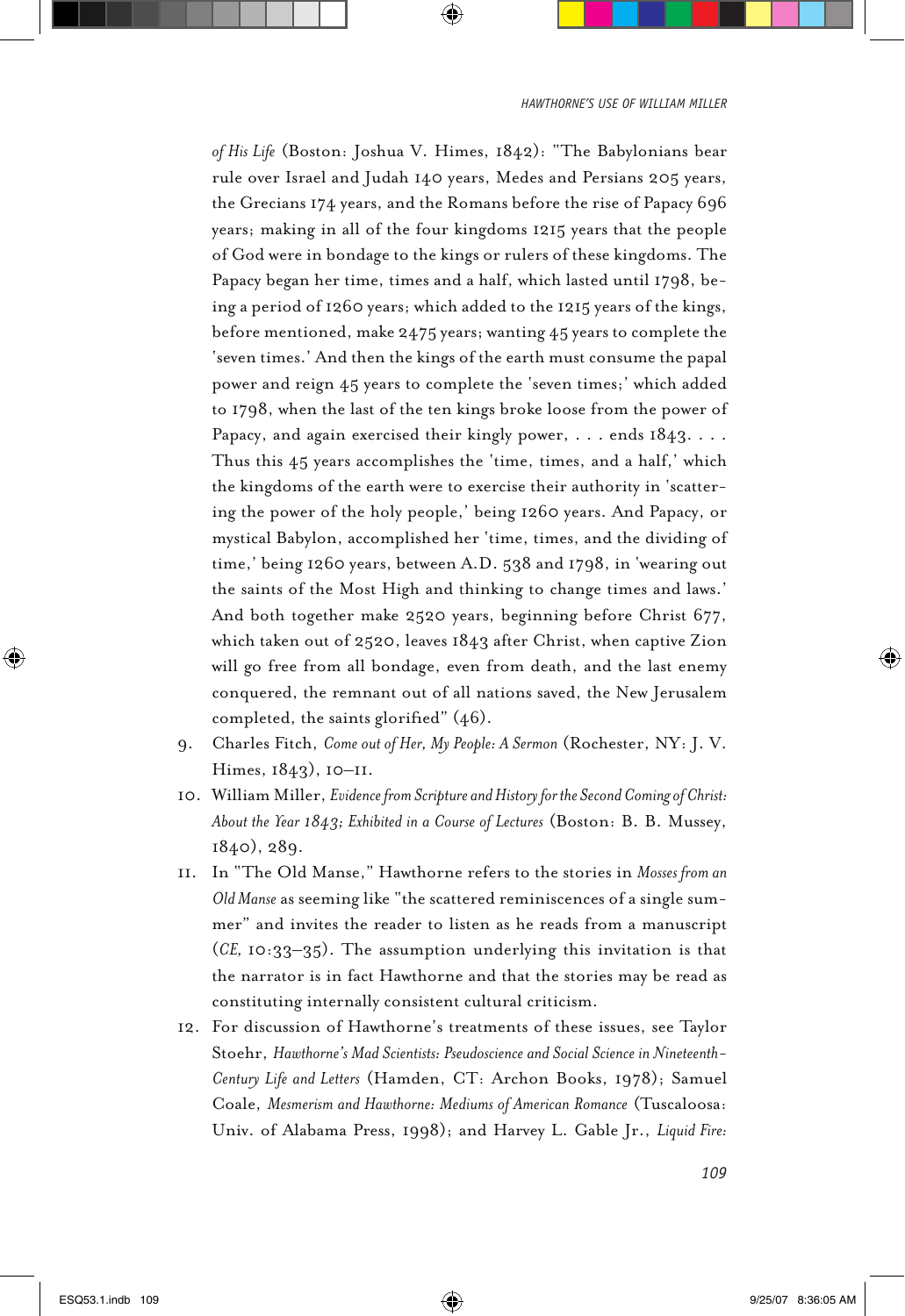*Transcendental Mysticism in the Romances of Nathaniel Hawthorne* (New York: Peter Lang, 1998).

- 13. The question as to whether Millerism—and premillennialism in general—presupposes or encourages political passivity has received a great deal of attention. Hawthorne himself represents Miller's theory as essentially abolishing the need for secular reform. While such a conclusion would seem to be implied by Miller's descriptions of the apocalypse, many Millerites did not interpret it in this manner. Barkun notes that Miller himself was a strong reformist and that many of those joining the movement were from abolitionist and communitarian backgrounds, and while he consistently argued that the only solution to social evils was to be found in the Second Coming, he remained strongly sympathetic to reformism in general (*Crucible,* 98–101). Stauffer argues too that while Millerites would often reject institutional reform, they nonetheless remained actively committed to social causes: "Like many other radicals, they sought to 'come out' from corrupt institutions and churches, and tended to rely on individual and local (rather than national) efforts to reform society" (*Black Hearts,* 106). He also observes that, in some instances, adherents accepted Miller's prophetic dating but nonetheless expected the Millerite Second Coming to inaugurate a postmillennial golden age on earth (109).
- 14. For more on Hawthorne's responses to slavery and the abolition movement, see Larry J. Reynolds, "'Strangely Ajar with the Human Race': Hawthorne, Slavery and the Question of Moral Responsibility," in *Hawthorne and the Real: Bicentennial Essays*, ed. Millicent Bell (Columbus: Ohio State Univ. Press, 2005), 40–69.
- 15. For this reason, the only reformers Hawthorne sanctions are those who work for some general improvement without imposing any theory as to how society should function. In "Procession," Hawthorne includes a parade of reformers who have truly benefited humanity, but the list restricts itself to individuals who have attempted to alleviate human suffering as directly as possible: it includes those who "have wandered about the earth, with pictures of bliss in their imagination, and with hearts that shrank sensitively from the idea of pain and woe, yet have studied all varieties of misery that human nature can endure"; philanthropists who have endeavored to help people through personal service or financial donations; and finally "men who have spent their lives in generous and holy contemplation for the human race." These are "the apostles of humanity" and "the genuine benefactors of their